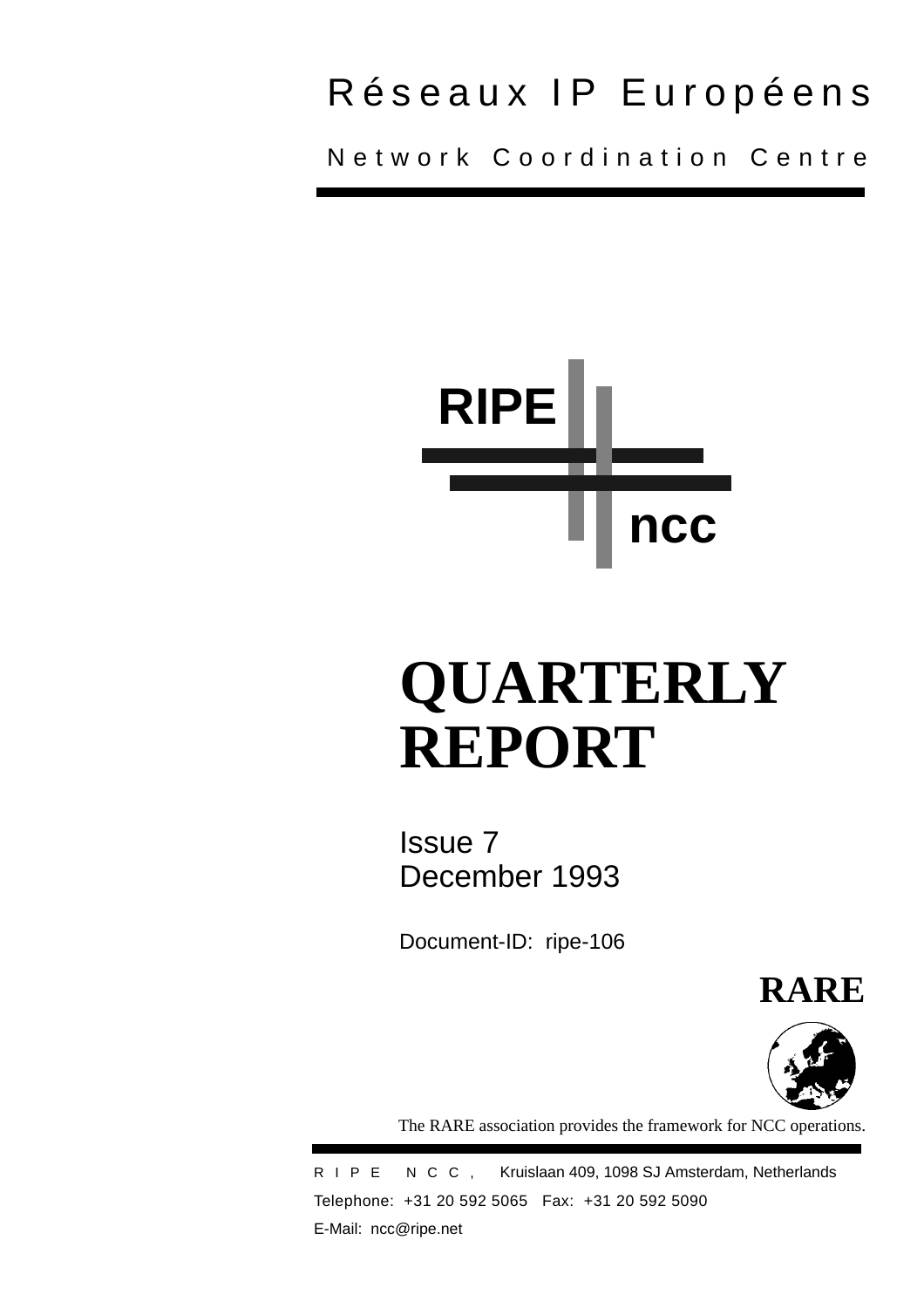RIPE Network Coordination Centre

Quarterly Report

Issue 7, December 1993

## Table of Contents

**ncc**

**RIPE**

| <b>Introduction</b>                       | $\mathbf 2$ |
|-------------------------------------------|-------------|
| <b>Management Summary</b>                 | 3           |
| <b>RIPE NCC Core Services</b>             | 4           |
| <b>DNS Coordination</b>                   | 4           |
| Internet Registry                         | 6           |
| <b>RIPE Network Management Database</b>   | 8           |
| <b>Document Store</b>                     | 11          |
| <b>Staff</b>                              | 19          |
| <b>Publications</b>                       | 19          |
| Presentations                             | 19          |
| <b>Joint Projects</b>                     | 21          |
| <b>PRIDE</b>                              | 21          |
| <b>Routing Registry</b>                   | 22          |
| <b>Acknowledgements</b>                   | 23          |
| <b>Appendix A</b>                         | 24          |
| <b>Meetings Attended</b>                  |             |
| <b>Appendix B</b>                         | 25          |
| <b>Class B Number Allocations to Date</b> |             |
| <b>Appendix C</b>                         | 28          |
| Class C Block Allocations to Date         |             |
| <b>Appendix D</b>                         | 35          |
| <b>Note on Statistics</b>                 |             |
| <b>Appendix E</b>                         | 36          |
| <b>Statistical Graphs</b>                 |             |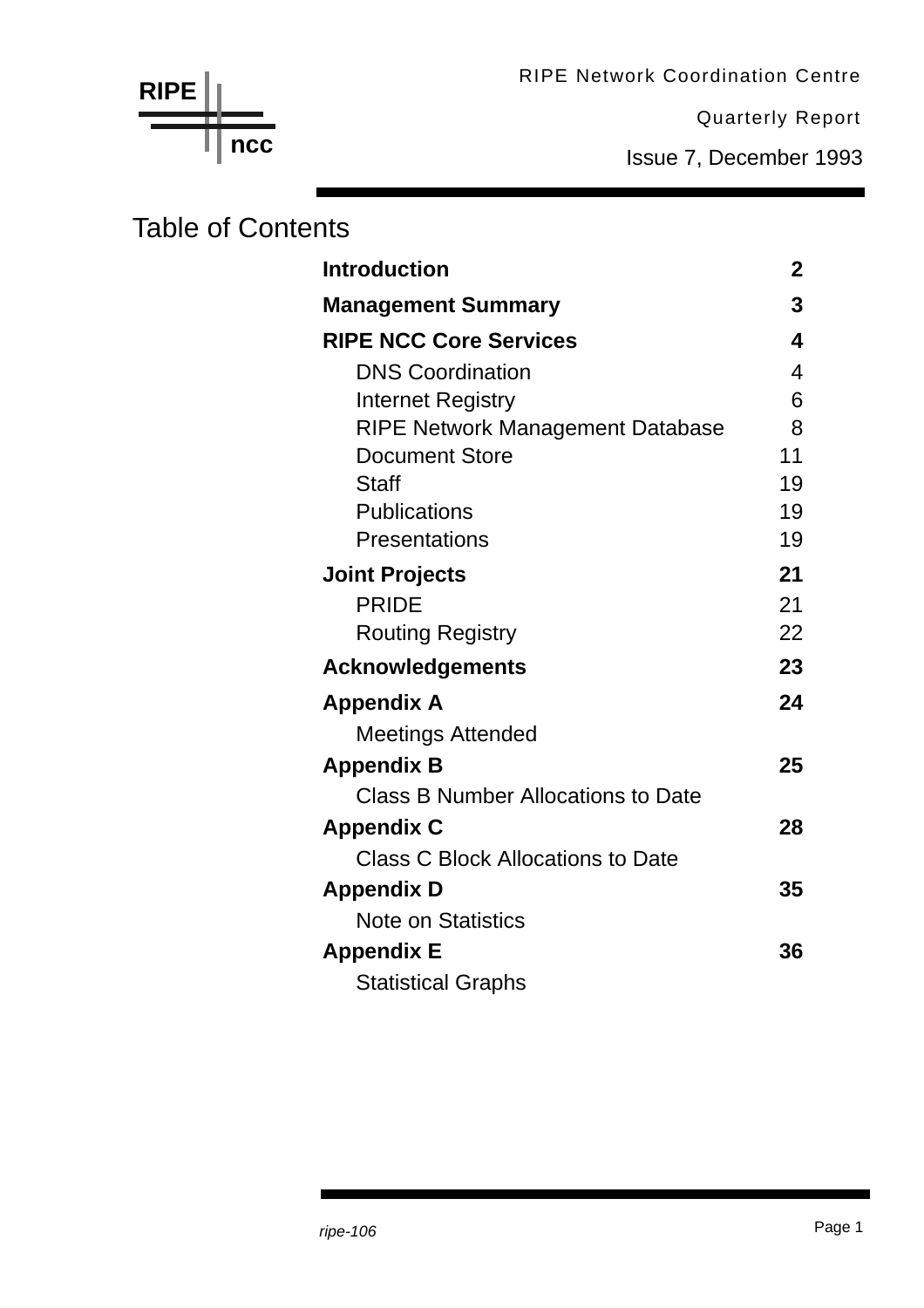

### Introduction

RIPE (Réseaux IP Européens) is a collaborative organisation open to all European Internet service providers. The objective of RIPE is to ensure the necessary administrative and technical coordination to allow the operation of a pan-European IP network. Much of this work is achieved through voluntary effort. RIPE does *not* operate a network of its own.

The RIPE Network Coordination Centre (RIPE NCC) is a European organisation with a charter to support RIPE. It is specifically focused on undertaking those activities which cannot be effectively performed by volunteers from the participating organisations.

The work of the RIPE NCC is divided into two areas: Core Activities and Development Projects. The former are defined in the RIPE NCC activity plan (document ripe-035) and are funded by European Internet Service Providers. The development projects are defined within RIPE and funded separately by interested organisations. Currently all development projects are run under the auspices of the RARE Technical Programme.

 This is the seventh quarterly report produced by the RIPE NCC and covers the core activities during the period October to December 1993. Brief reports on the development projects is also included, though they are fully reported in a separate document. Again there has been a conscious effort to avoid duplication of information by including references to previous reports. As always, comments and suggestions are very welcome.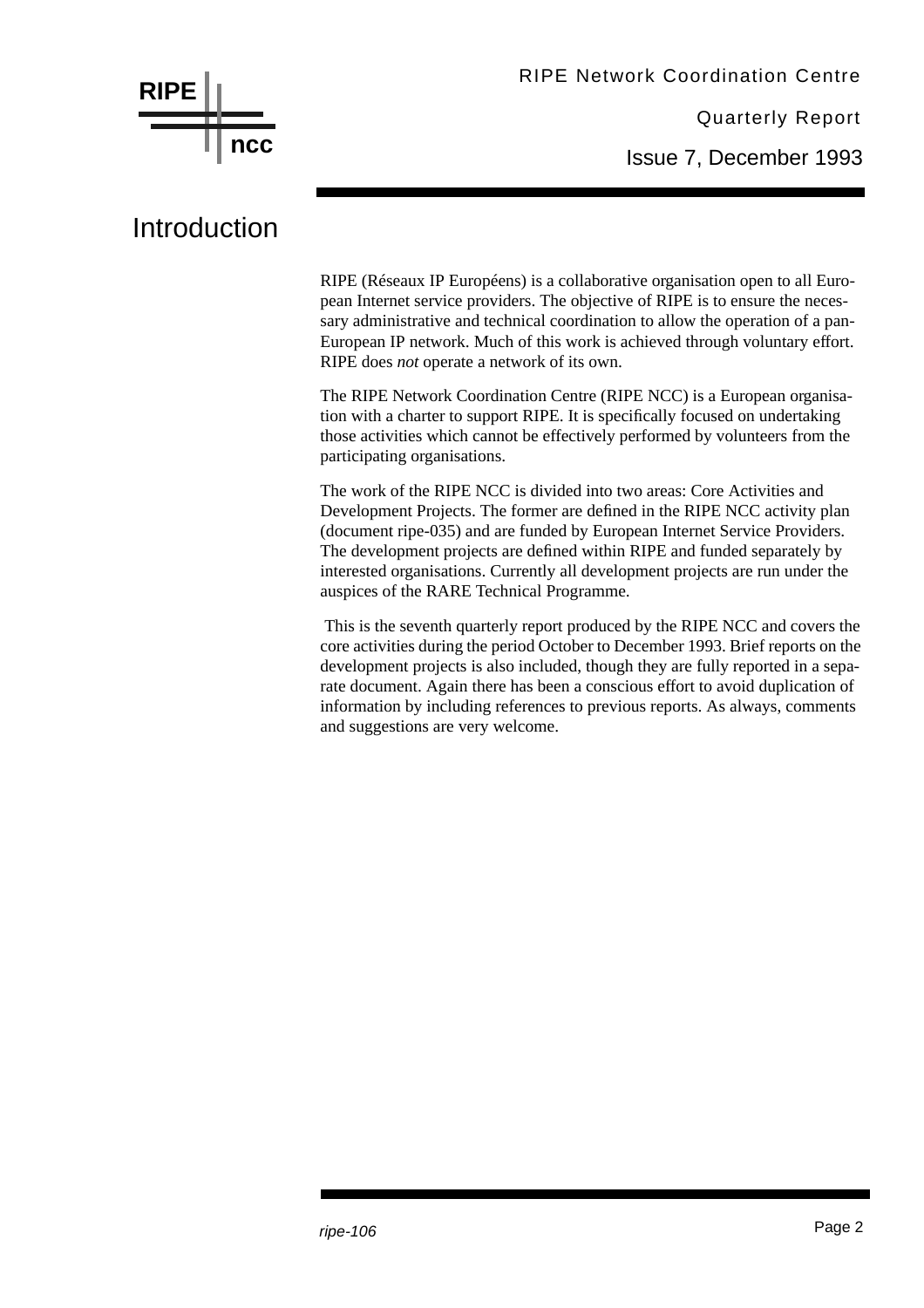Issue 7, December 1993

## Management Summary

The European part of the Internet as counted by the RIPE hostcount has grown by 18% during the reporting period.

#### Internet Registry

The European Internet Registry system is running smoothly. A number of local registries has been added to the system. The amount of resources necessary at the RIPE NCC to provide the registry function is still increasing significantly. During the reporting period the amount of requests has been increasing again and their average complexity remains high. Currently the registry binds about one FTE. This is significantly more than expected.

#### **Database**

The new automated database software is running well. The almost immediate response is appreciated by the RIPE community, especially by the local registries. The reduction of manual processing at the NCC has freed some resources which are now needed by the registry. Due to staff and time constraints the database software has not been officially released yet.

#### Other Core Activities

All other NCC core activities are being carried out as usual.

#### Joint Projects

The PRIDE project is making excellent progress considering it has not reacheds its final staffing level yet. This will occur in January 1994. PRIDE has produced the first PRIDE Tools release.

#### **Staffing**

Because of the increasing resources needed by the Internet Registry, more personnel resources are needed. Arrangements are being made to obtain temporary help within the 1994 budget as a short-term solution. A structural increase of NCC staff is needed in 1994 in order to retain the high level of service the NCC currently provides.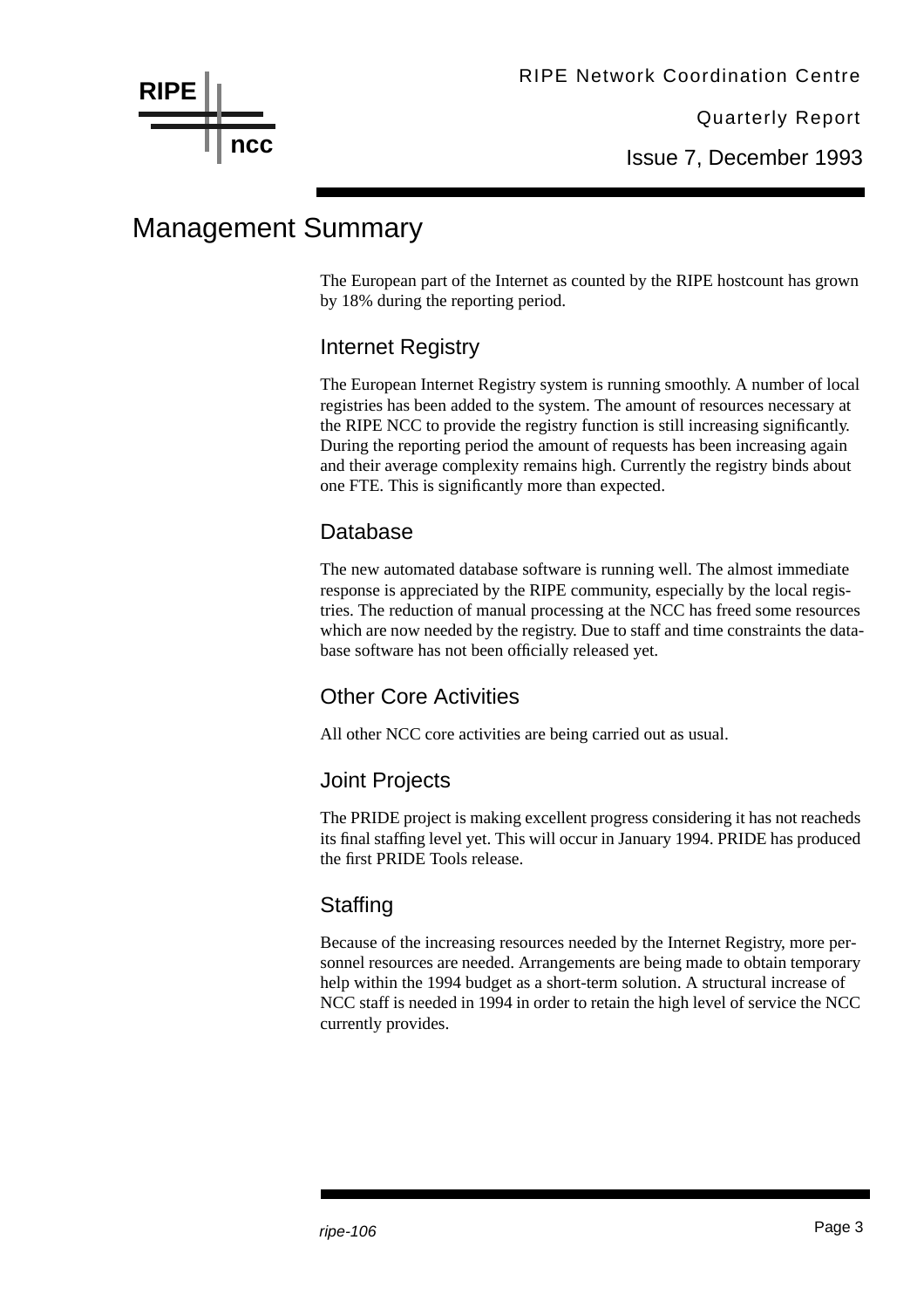**RIPE ncc**

Quarterly Report

Issue 7, December 1993

## RIPE NCC Core Services

#### **DNS Coordination**

DNS Hostcount

The December 1993 hostcount shows a total of over 553,000 hosts in Europe. During the reporting period more than 84,000 were added, which represents an approximate 18% increase.

### RIPE DNS Hostcount History 1990-1993



Nothing has changed to the hostcount procedure. In the hostcount, any machine that appears in the Domain Name System with an A record is counted as a host. Hosts with more than one A record are counted once, and hosts with the same A record, but different domain names inside the same top level domain are also counted just once.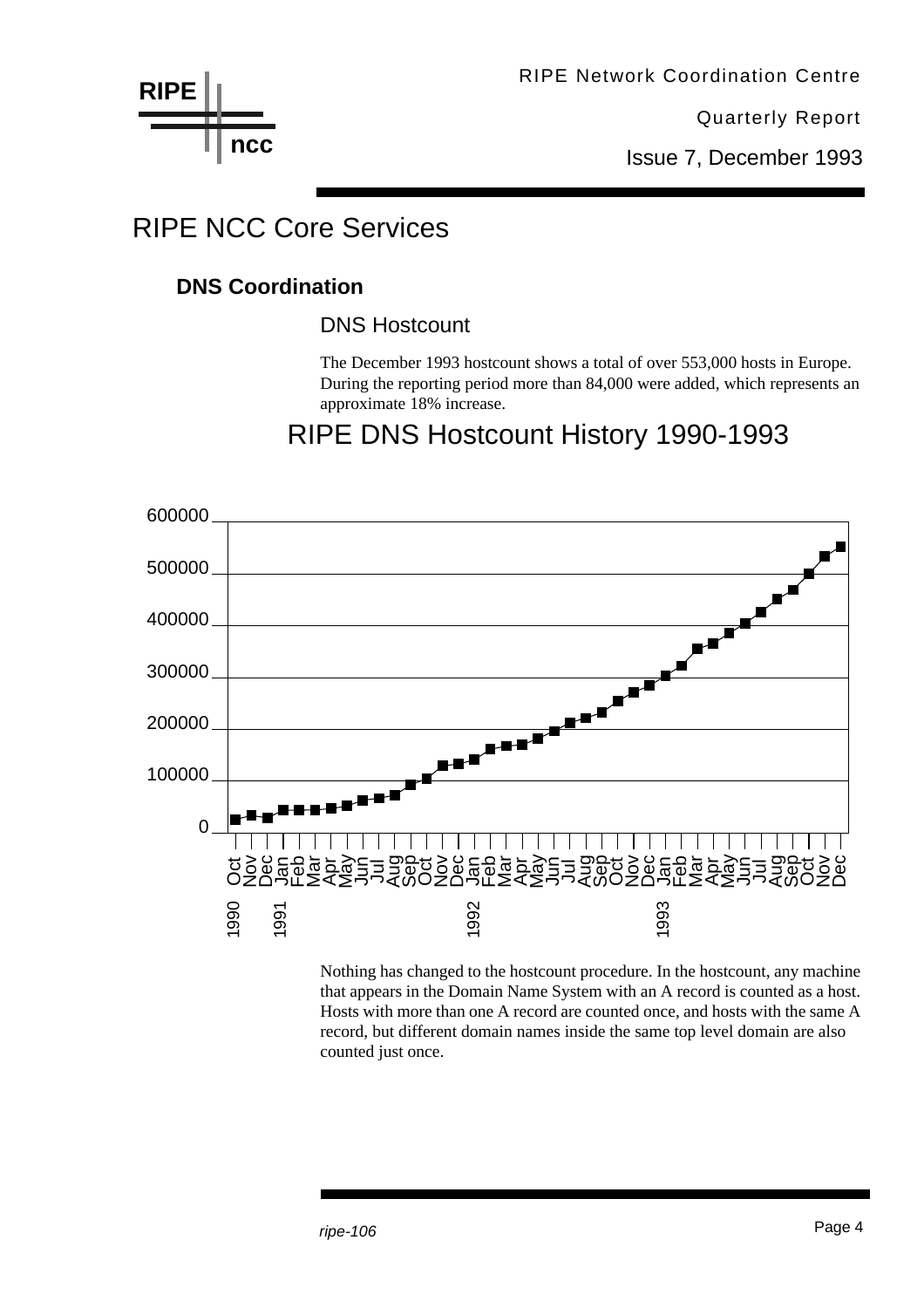

Issue 7, December 1993

#### Hostcount History

Below is a table showing the totals of the RIPE DNS hostcount from October 1990 up till December 1993.All DNS output, not just the A records, are saved and are available in the RIPE document store, two files for each country: the standard output, and the error messages. Please check the README file for more details.

ftp.ripe.net:ripe/hostcount/README

| 1990 | Oct | 26141  |
|------|-----|--------|
|      | Nov | 33665  |
|      | Dec | 29226  |
| 1991 | Jan | 43799  |
|      | Feb | 44000  |
|      | Mar | 44506  |
|      | Apr | 46948  |
|      | May | 52000  |
|      | Jun | 63267  |
|      | Jul | 67000  |
|      | Aug | 73069  |
|      | Sep | 92834  |
|      | Oct | 104828 |
|      | Nov | 129652 |
|      | Dec | 133000 |
| 1992 | Jan | 141308 |
|      | Feb | 161431 |
|      | Mar | 167931 |
|      | Apr | 170000 |
|      | May | 182528 |
|      | Jun | 196758 |
|      | Jul | 213017 |
|      | Aug | 221951 |
|      | Sep | 232522 |
|      | Oct | 254585 |
|      | Nov | 271795 |
|      | Dec | 284374 |
| 1993 | Jan | 303828 |
|      | Feb | 322902 |
|      | Mar | 355140 |
|      | Apr | 366164 |
|      | May | 385522 |
|      | Jun | 404930 |
|      | Jul | 426827 |
|      | Aug | 451116 |
|      | Sep | 469356 |
|      | Oct | 500018 |
|      | Nov | 533701 |
|      | Dec | 553357 |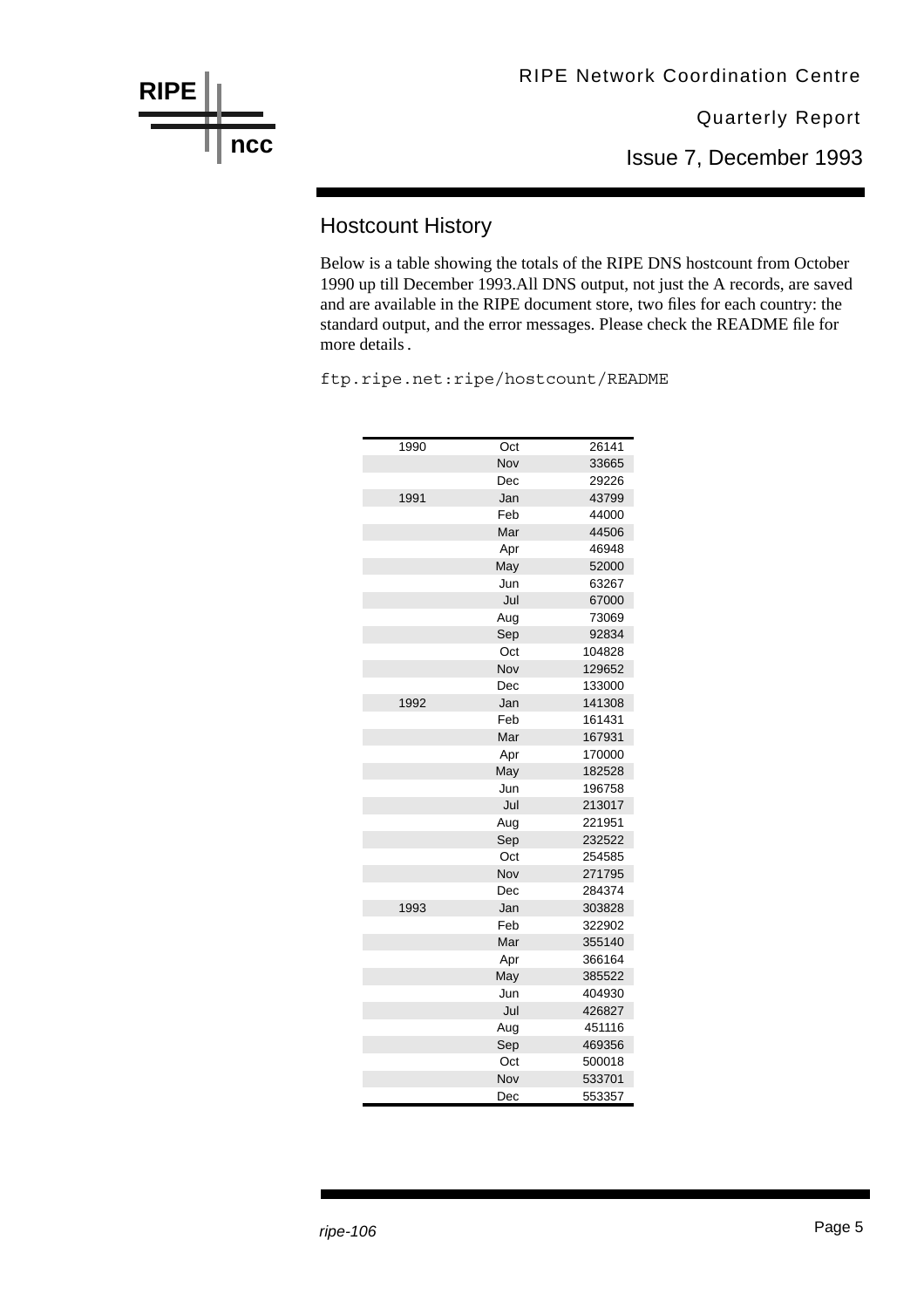

Issue 7, December 1993

#### **Internet Registry**

#### NCC Workload and Performance

The number of registry requests received by the NCC has increased again. Incoming mail messages to the registry are up from an average 11 per working day to just above 15. The majority of requests are complex ones asking for delegation or assignment of significant amounts of address space which need an indepth technical analysis by engineering staff. Still we manage to respond to the vast majority of all requests within one working day.

The registry consumes about one FTE at this point and other activities are beginning to suffer. Because we expect further growth, arrangements are being made to obtain temporary personnel for the NCC core activities within the 1994 budget. Currently we plan to combine this with 3-6 months work experience stays for people from central and eastern European countries. However this cannot be a structural solution to the staffing problem.

#### New List of European Local Registries

There is now a publicly accessible list of European local registries. It was decided by the Local-IR working group at the 16th RIPE meeting to publish such a list. Thus, the draft list was circulated to all the local registries for verification and subsequently published. It is available from RIPE document store via

ftp.ripe.net/ripe/docs/ripe-docs/ripe-101.txt

If any of the details are incorrect, please let us know as soon as possible.

Circulation of the draft list of local registries raised a discussion concerning the appropriateness of the terminology used to describe the function of the "nonprovider Local IR's". A consensus was reached on replacing "non-service provider" local IR with "registry of last resort" IR.

#### Local IR's

As before the number of local registries continues to increase. There are now 83 local registries allocating class C network numbers in Europe. Organisations wishing to become local registries must first confirm that they have read and understood "European Internet Registry: IP Address Space Assignment Procedures" (Current doc ID: ripe -104).

There are now a total of 24 "registries of last resort" providing registry service to organisations not served by an Internet service provider yet. A new registry of last resort since the last quarterly report is operating in The Czech Republic. Again the RIPE NCC is grateful to all those who perform this valuable service to the community.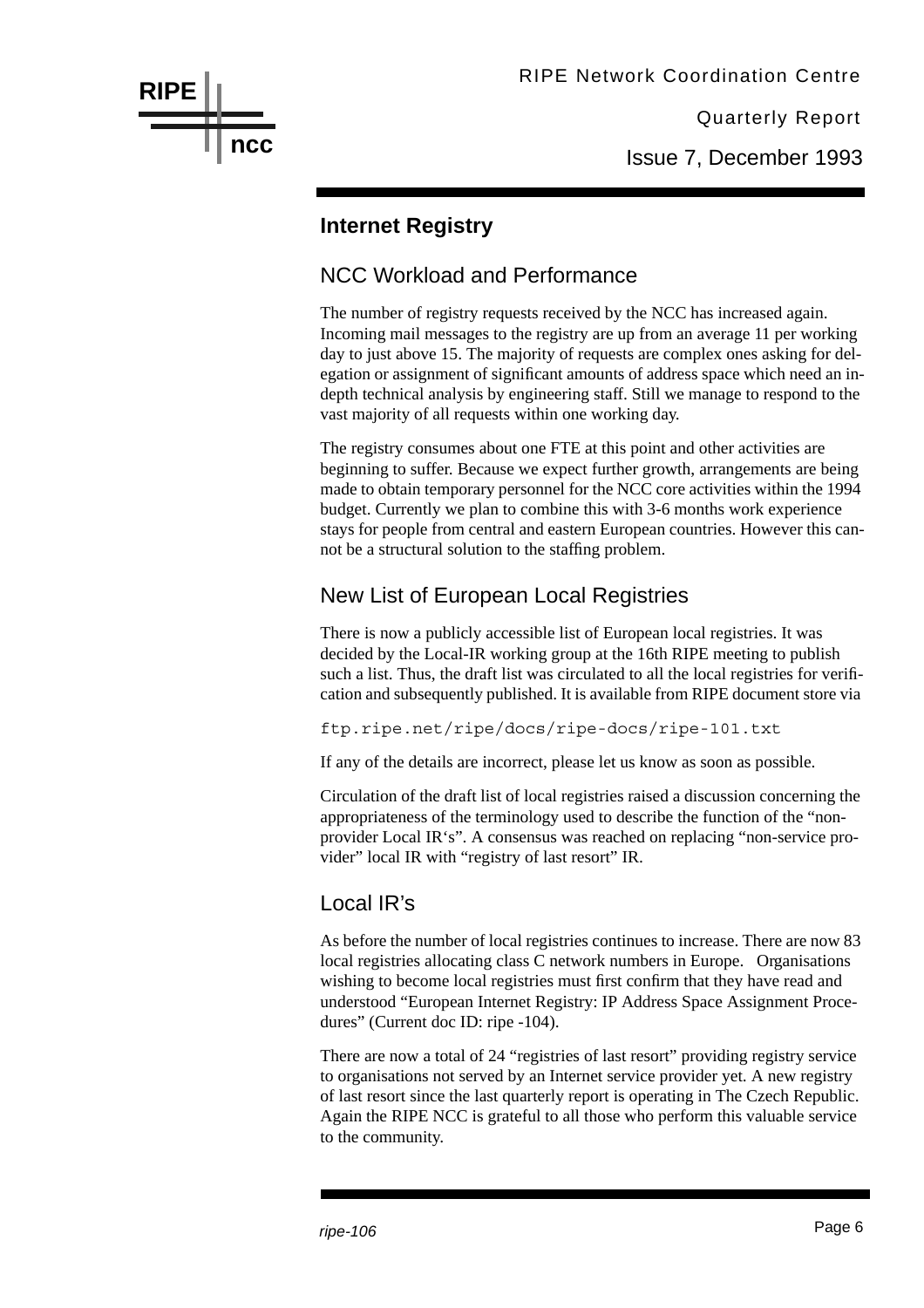

Issue 7, December 1993

#### Address Space Assignment Policy

The new address space assignment procedures have been published as document ripe-105. This recommends to cut down on address space reservations made to improve aggregation possibilities (CIDR). This change was made in the light of experience which shows that the decrease in address space utilisation caused by these reservations is high while the aggregation gain is low.

#### Reverse Name Lookup for 193.x.y and 194.x.y

The procedure document for the DNS delegation in the in-addr.arpa domain has been published to update ripe-085. The document ID is ripe-105. This document deals with the delegation of direct subdomains of 193.in-addr.arpa and 194.in-addr.arpa and gives some guidelines for delegation of domains below that.

#### Address Space Usage 193.x.y.0 and 194.x.y.0

During the reporting period from October - December, the NCC assigned a total of 10 class B network numbers, 6 of which were referred via local registries, delegated 19 blocks of class C network numbers and have reserved 1 block of class C network numbers. During the reporting period the European registries have assigned a total of 5478 class C networks.

The NCC has also started to delegate blocks of network numbers from the 194.0.0 - 194.255.255 address space.

The NCC thanks the following organisations for returning class B network numbers to the RIPE NCC, some because they were no longer used, others because they were replaced by class C network numbers: Norwegian Telecommunications Administration, Norwegian School of Economics and Business Administration, ACOnet and the Austrian Academy of Sciences. As usual class B network numbers returned to the RIPE NCC remain at the NCC for reassignment in Europe. The NCC welcomes any organisation that wishes to return class B network numbers.

The detailed status of the address space delegated to the RIPE NCC can be found in Appendix B and C for class B and class C network numbers respectively.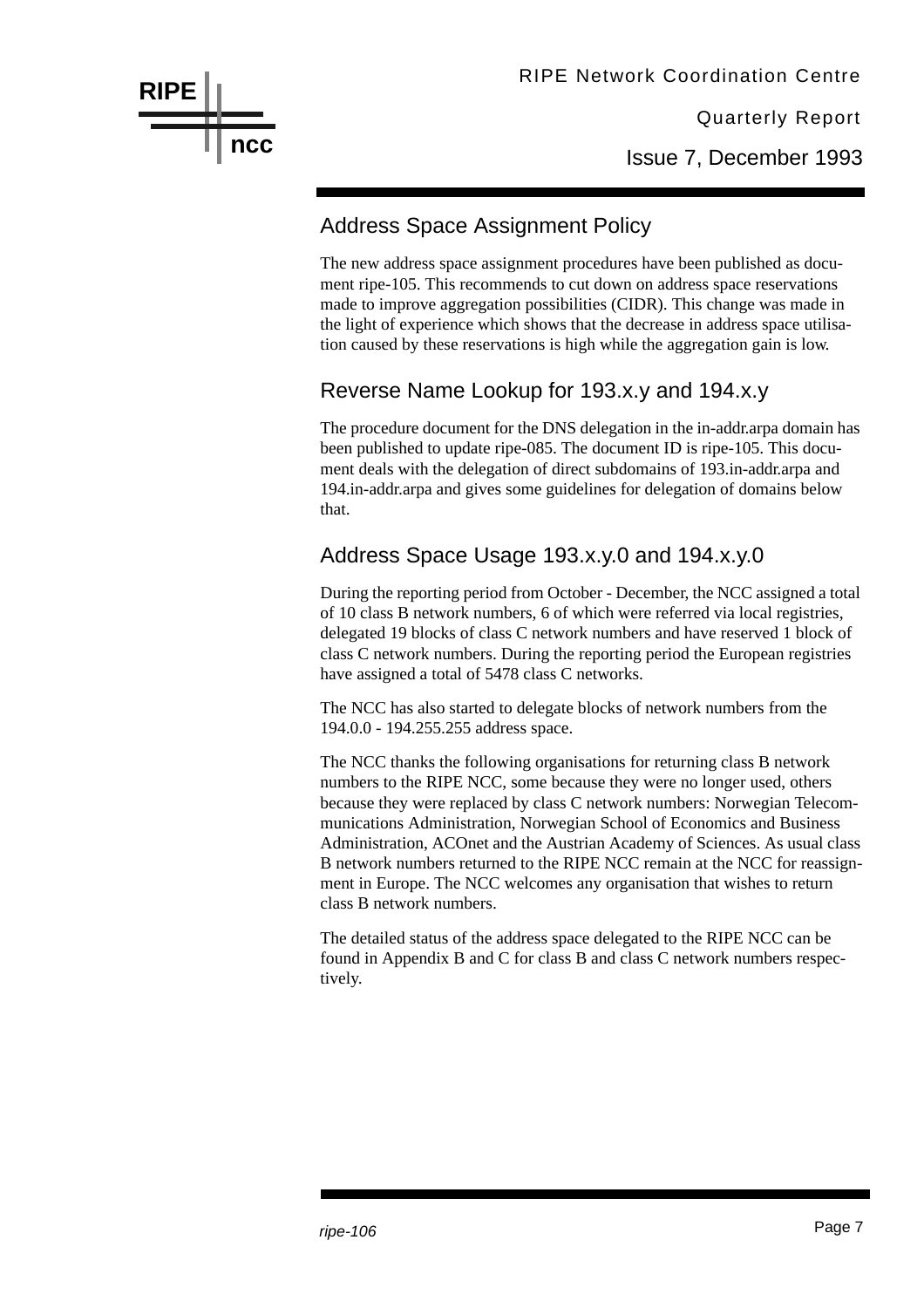Issue 7, December 1993

#### **RIPE Network Management Database**

**RIPE**

**ncc**

#### Database updates

The database software has processed 3575 e-mail messages containing 42,767 database objects in the past quarter. The total number of database objects processed at the NCC over the last quarters is tabled below.

| Database Objects Processed | Q1 1993 | Q2 1993 | Q3 1993 | Q4 1993 |
|----------------------------|---------|---------|---------|---------|
| TOTAL                      | 27938   | 28110   | 58189   | 42767   |

Due to the change of database software at the RIPE NCC, the detailed statistics of the number of updates, additions and noops will be available again in 1994.

#### Database Statistics

Again the number of networks in the database has increased significantly due to the large number of newly assigned class C network numbers.



## RIPE Database Objects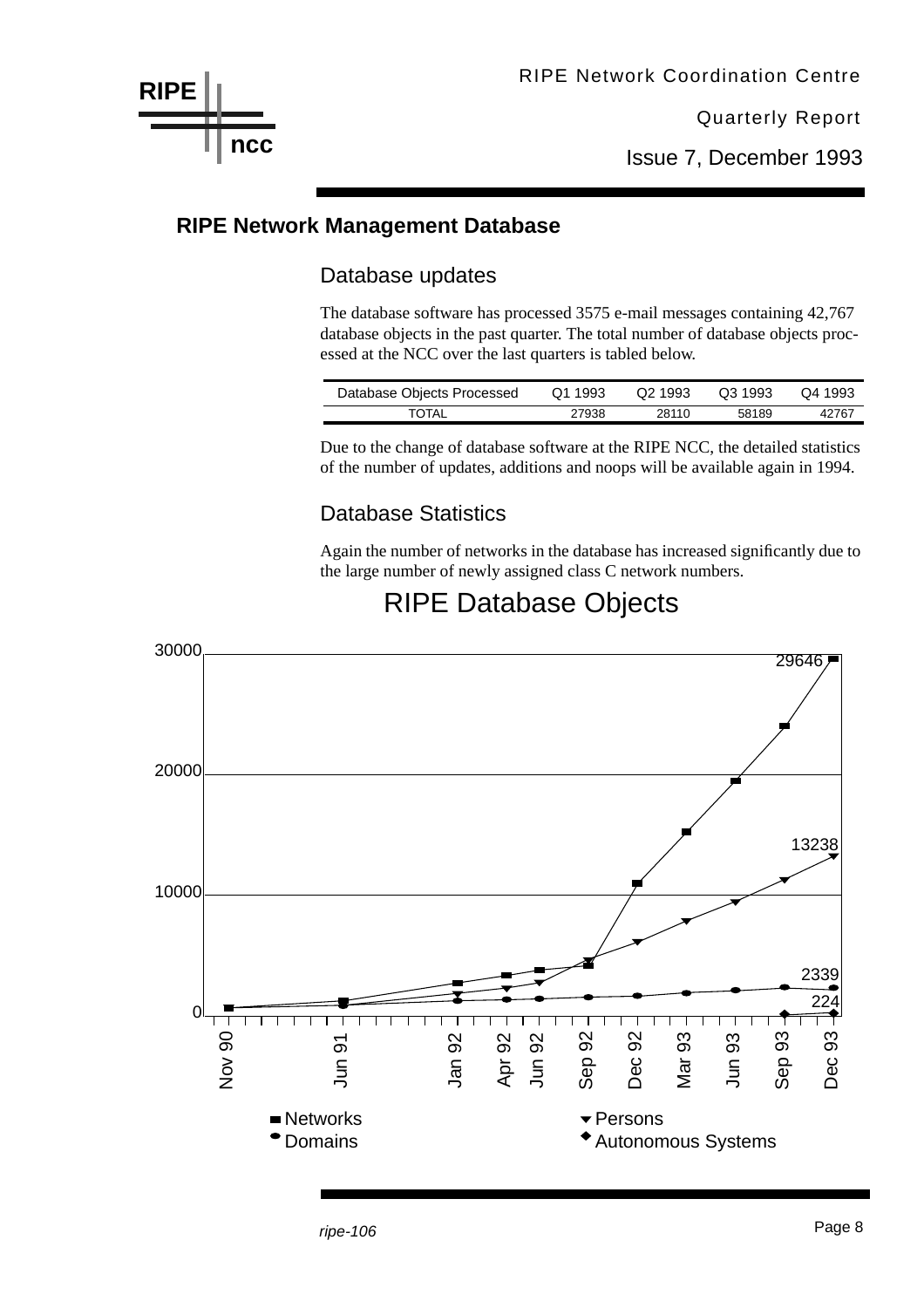Issue 7, December 1993

| Month         | <b>Nets</b> | Persons | Domains  | Autonomous<br><b>Systems</b> |
|---------------|-------------|---------|----------|------------------------------|
| <b>Nov 90</b> | 643         | 670     | $\Omega$ |                              |
| <b>Jun 91</b> | 1270        | 1053    | 845      |                              |
| Jan 92        | 2728        | 1792    | 1254     |                              |
| Apr 92        | 3365        | 2242    | 1360     |                              |
| <b>Jun 92</b> | 3797        | 2736    | 1422     |                              |
| Sep 92        | 4172        | 4594    | 1549     |                              |
| Dec 92        | 11080       | 6116    | 1680     |                              |
| <b>Mar 93</b> | 15281       | 7846    | 1894     |                              |
| <b>Jun 93</b> | 19523       | 9423    | 2134     | 85                           |
| Sep 93        | 24077       | 11267   | 2382     | 153                          |
| Dec 93        | 29646       | 13238   | 2339     | 224                          |

For the first time in the history of the RIPE Database, the number of domain entries has actually decreased since last quarter. Several reasons can explain this decrease. The number of domain entries that were in the database with syntax errors was high, and with the new software, the syntax checking has become more strict. Another -more important- reason is that many top level domain administrators do not see the need to register their domains in the RIPE database. This is encouraged by the fact that for most purposes the DNS itself is quite sufficient. Thus the RIPE database has much less of an operational role with regard to domains as it has for the other objects. Nonetheless TLD administrators are requested to register at least their immediate subdomains. The benefits of registration are easy access to those responsible for a domain in case of problems, the possibility of consistency checks and last but not least a uniform standard of domain registry data. The RIPE NCC will provide assistance to TLD administrators if they request it.

#### Database Coverage

**RIPE**

**ncc**

The following table shows the database coverage as compared against previous quarters. The table is sorted by coverage percentage in this quarter (Q4 1993). It will not be a surprise that most of the smaller countries in network terms appear on the top of the list. Generally coverage seems to be stable or increasing slightly, which is a good sign. Coverage is particularly low in Finland and in Denmark. Czecho-Slovakia (CS) is low due to the name change to CZ and SK. There are still nets mentioned in the DNS for CS, whereas they appear in the database as CZ and SK. Also, special processing is used for UK and SU, since the country codes that appear in the database for these countries is usually GB for UK and RU for SU. This has been corrected in the table and graph for those two countries. Any effort to attack the low coverage problem requires a high level of resources which need to be applied constantly. These resources are currently not available due to other activities. In our view this is an important area where additional resources are needed and could have significant impact and this is one area where effort applied by the local registries (where resources per-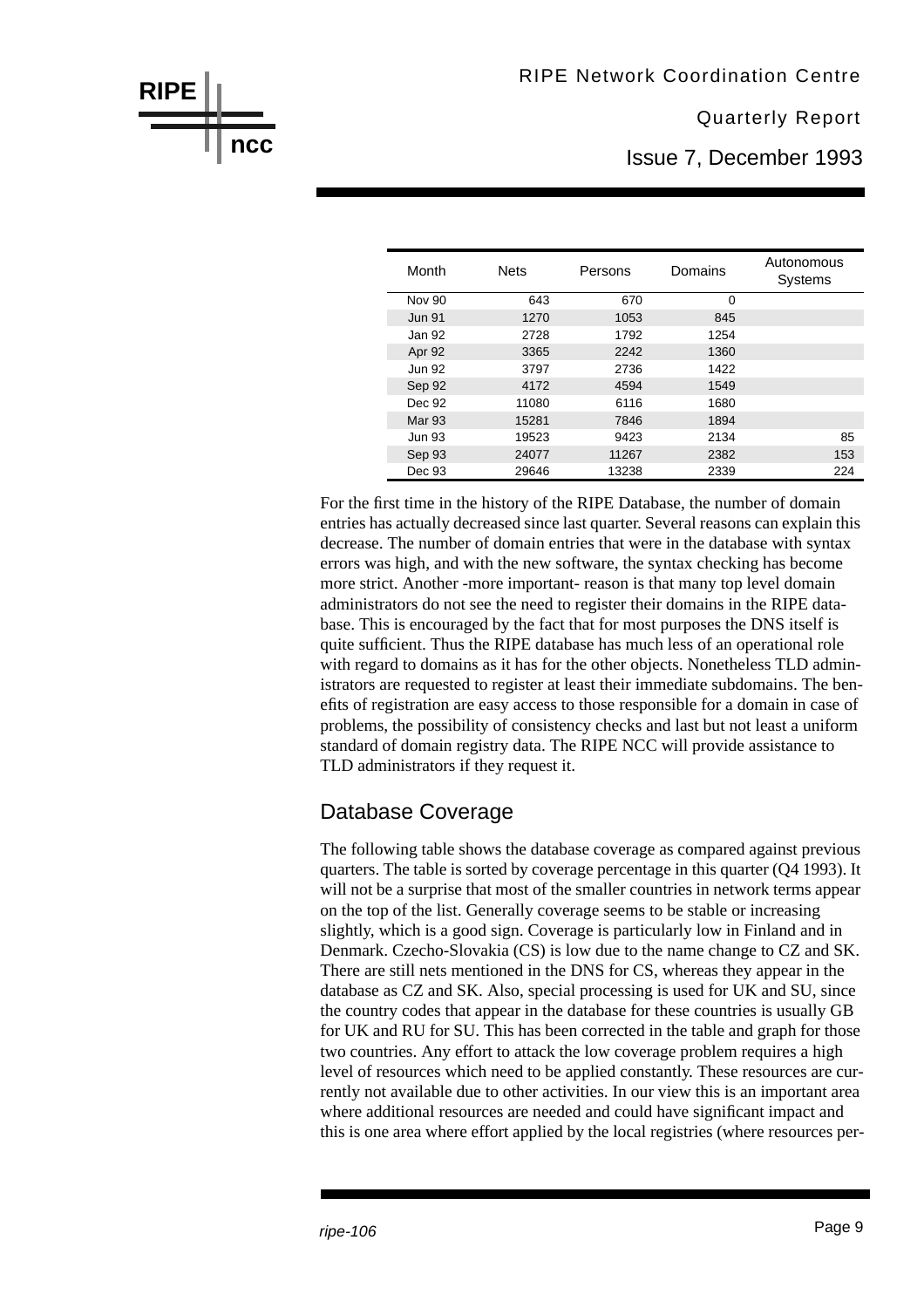Issue 7, December 1993

mit) could have an impact. The importance of this becomes even more pronounced as the database slowly assumes its additional function as European Routing Registry.

|                        | Nets in                 | Nets in        | Perc      | Perc           | Perc            | Perc           |
|------------------------|-------------------------|----------------|-----------|----------------|-----------------|----------------|
| Country                | <b>DNS</b>              | DB             | Q4        | Q3             | Q2              | Q <sub>1</sub> |
|                        | Q4-1993                 | Q4-1993        | 1993      | 1993           | 1993            | 1993           |
| BG                     | $\overline{2}$          | 2              | 100       | 100            | 100             | 100            |
| CY                     | 3                       | 3              | 100       | 100            | 100             | 100            |
| EG                     | 3                       | 3              | 100       | 0              | 0               | 0              |
| $\mathsf{L}\mathsf{I}$ | $\mathbf{1}$            | $\mathbf{1}$   | 100       | 100            | 50              | $\mathbf 0$    |
| LV                     | $\overline{1}$          | $\overline{1}$ | 100       | 100            | 100             | 100            |
| YU                     | $\overline{1}$          | $\mathbf{1}$   | 100       | 50             | 50              | 50             |
| CZ                     | 79                      | 78             | 99        | 96             | 97              | 0              |
| PL                     | 59                      | 57             | 97        | 100            | 97              | 92             |
| <b>FR</b>              | 885                     | 828            | 94        | 93             | 94              | 91             |
| HU                     | 64                      | 60             | 94        | 97             | 96              | 100            |
| EE                     | 43                      | 40             | 93        | 90             | 58              | 0              |
| AT                     | 148                     | 136            | 92        | 92             | 94              | 89             |
| IL                     | 80                      | 73             | 91        | 87             | 87              | 75             |
| CH                     | 182                     | 161            | 89        | 90             | 92              | 87             |
| DE                     | 740                     | 656            | 89        | 89             | 89              | 87             |
| <b>SK</b>              | 18                      | 16             | 89        | 100            | 100             | $\mathbf 0$    |
| $\overline{BE}$        | 48                      | 42             | 88        | 80             | $\overline{95}$ | 82             |
| ES                     | 59                      | 52             | 88        | 92             | 92              | 87             |
| PT                     | 100                     | 88             | 88        | 83             | 84              | 86             |
| IT                     | 236                     | 205            | 87        | 80             | 83              | 81             |
| <b>NL</b>              | 186                     | 161            | 87        | 87             | 88              | 86             |
| IS                     | 36                      | 31             | 86        | 81             | 75              | 84             |
| UA                     | 16                      | 13             | 86        | 80             | 71              | 0              |
| UK                     | 596                     | 514            | 86        | 84             | 84              | 70             |
| $\overline{\text{TR}}$ | 14                      | 12             | 86        | 80             | 71              | 0              |
| <b>NO</b>              | 146                     | 124            | 85        | 78             | 76              | 76             |
| ΙE                     | 56                      | 46             | 82        | 80             | 81              | 82             |
| GR                     | 30                      | 24             | 80        | 80             | 80              | 73             |
| <b>RO</b>              | 9                       | 7              | 78        | 100            | 100             | 100            |
| SU                     | 82                      | 64             | 78        | $\overline{2}$ | 3               | 16             |
| <b>HR</b>              | $\overline{\mathbf{4}}$ | 3              | 75        | 80             | 80              | 83             |
| LU                     | 11                      | 8              | 73        | 80             | 70              | 50             |
| <b>SE</b>              | 285                     | 204            | 72        | 74             | 74              | 70             |
| SI                     | 23                      | 15             | 65        | 67             | 63              | 75             |
| FI                     | 435                     | 265            | 61        | 47             | 45              | 44             |
| DK                     | 53                      | 25             | 47        | 35             | 33              | 35             |
| $\overline{\text{cs}}$ | 43                      | 0              | $\pmb{0}$ | 0              | $\mathbf 0$     | 27             |

Due to time and staffing constraints the full release of the new database software has not been completed yet. A beta test version is available to interested parties. Similarly various enhancements including the new (ripe-081) guarded attributes and notifications as per ripe-096 could not be completed. Most of this is expected to be completed in the next quarter.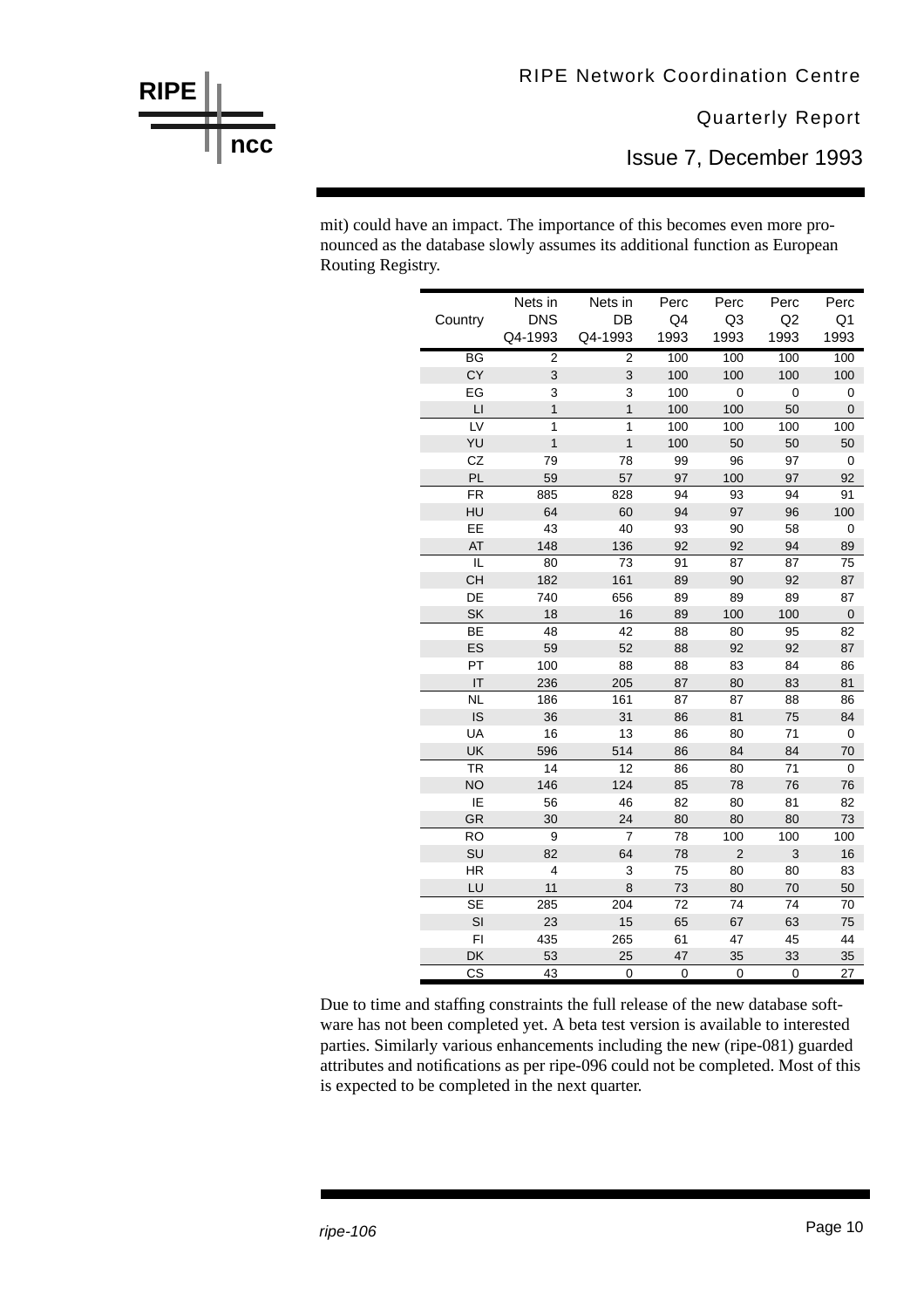

Issue 7, December 1993

#### **Document Store**

#### Document Store Statistics

In total the document store contains approximately 6300 documents. By volume, it accounts for over 256 Megabytes.

Documents in Archive (256 Mbytes)

## earn (0.4%) internet-drafts (7.6%) ebone (0.2%) nsf (7.2%) fyi (0.0%) rare (24.9%)  $i$ ab  $(0.2%)$ ripe  $(22.6\%)$ pride (0.1%) tools (2.4%) iesg (0.4%) internet-society (8.8%) current-ietf-docs (1.3%) ietf (3.0%) rfc (20.9%)

Some new sections have appeared in the RIPE document store, and some have been removed. New are the IAB, PRIDE and current-ietf-docs sections. From the tools section, the sections with the Internet Resource Recovery Tools WWW, Wais and Gopher have been removed. It seemed that the software we had available was out of date, and that there are better places specialized in archiving and mirroring for obtaining these tools. Also, the remote conferencing section in the tools section has been removed because it was outdated. Below is a table overview of the RIPE Document Store.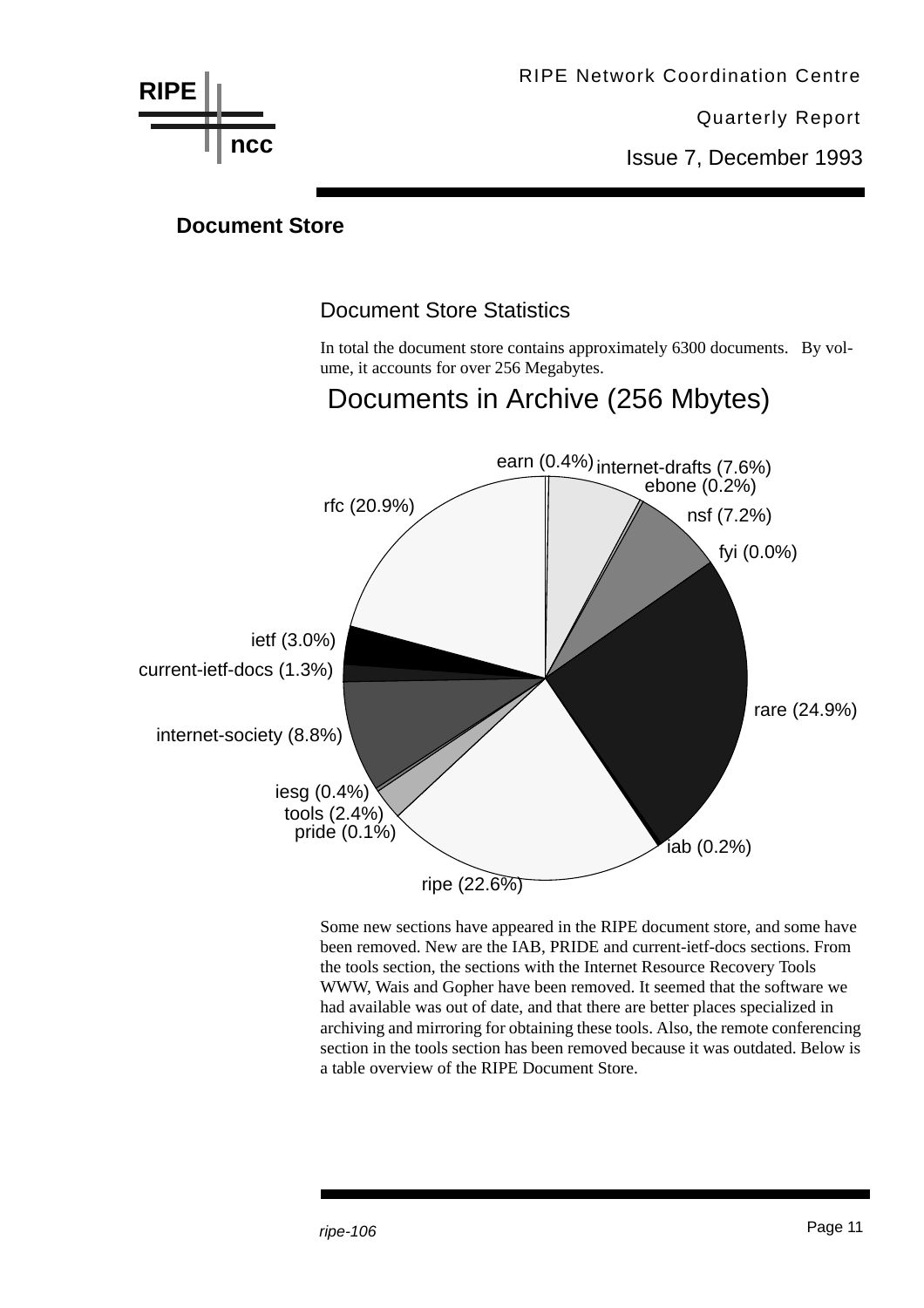

Issue 7, December 1993

| Area              | Files | Kbytes |
|-------------------|-------|--------|
| earn              | 15    | 1012   |
| ebone             | 43    | 546    |
| iesg              | 78    | 1041   |
| ietf              | 1000  | 7776   |
| internet-drafts   | 513   | 19494  |
| internet-society  | 1019  | 22590  |
| nsf               | 157   | 18321  |
| rare              | 1170  | 63587  |
| rfc               | 945   | 53346  |
| ripe              | 1037  | 57765  |
| tools             | 38    | 6057   |
| current-ietf-docs | 192   | 3365   |
| fvi               | 26    | 72     |
| iab               | 14    | 406    |
| pride             | 15    | 287    |
| Total             | 6276  | 256565 |

#### RIPE documents

The following new documents, or updates to older documents were added to the document store during the reporting period:

❍ ripe-095

European Internet Network Number Application Form & Supporting Notes

- ❍ ripe-096 Authorisation and Notification of Changes in the RIPE Database
- ❍ ripe-097 European Autonomous System Number Application Form & Supporting Notes
- ❍ ripe-098 European Internet Network Number Application Form & Supporting Notes
- ❍ ripe-099 RIPE NCC Review - Final Report
- $\bigcirc$  ripe-100 RIPE NCC Quarterly report Issue 6
- $\bigcirc$  ripe-101 List of Internet Registries in Europe
- $\bigcirc$  ripe-102 General information About RIPE and The RIPE NCC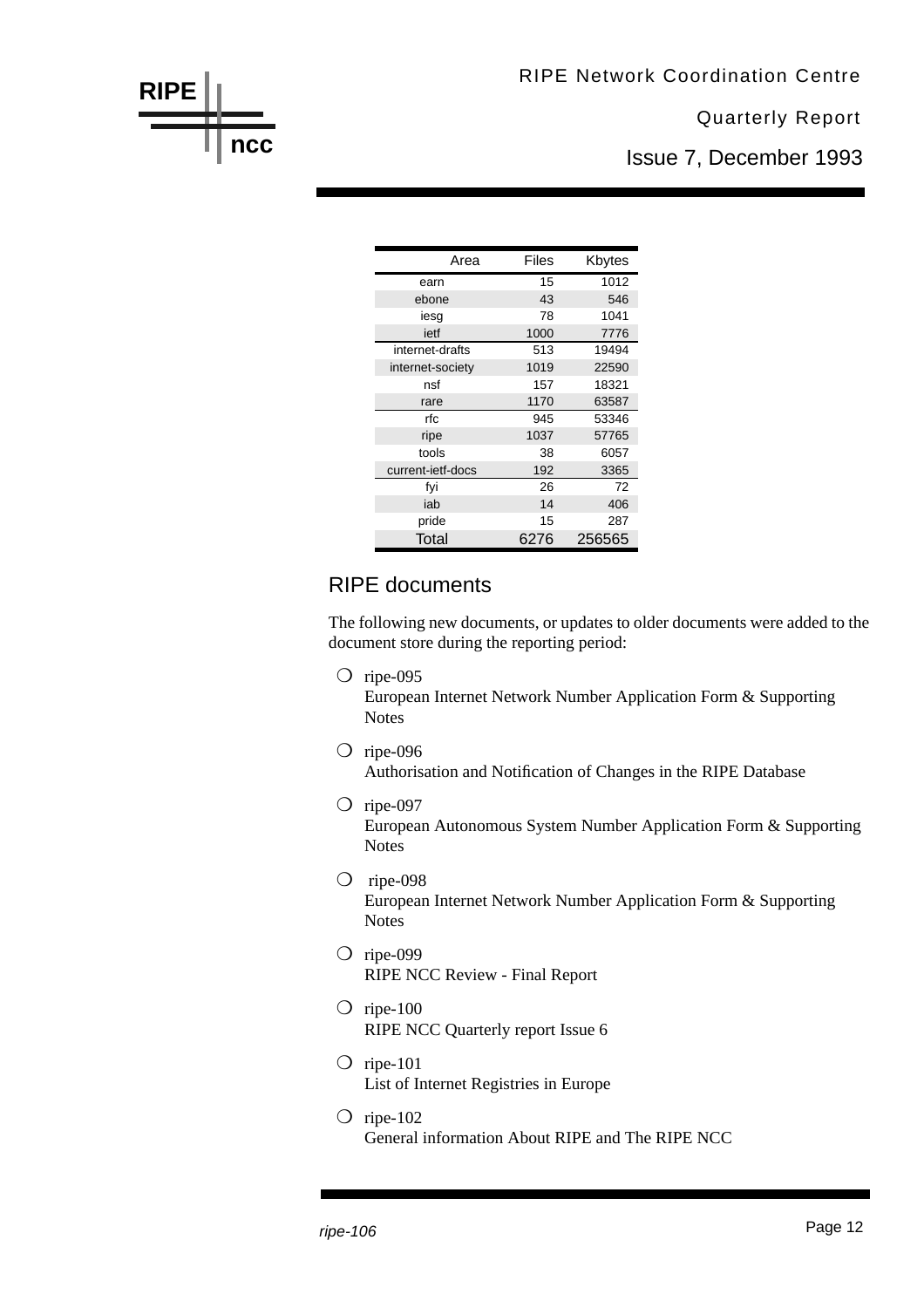

The most popular archive sections of the RIPE document store are tabulated below. This displays the top 15 most popular sections which were accessed using ftp.The most popular section is the RIPE database, with approximately 9300 Megabytes transferred.



### Most Popular Archive Sections Q4 1993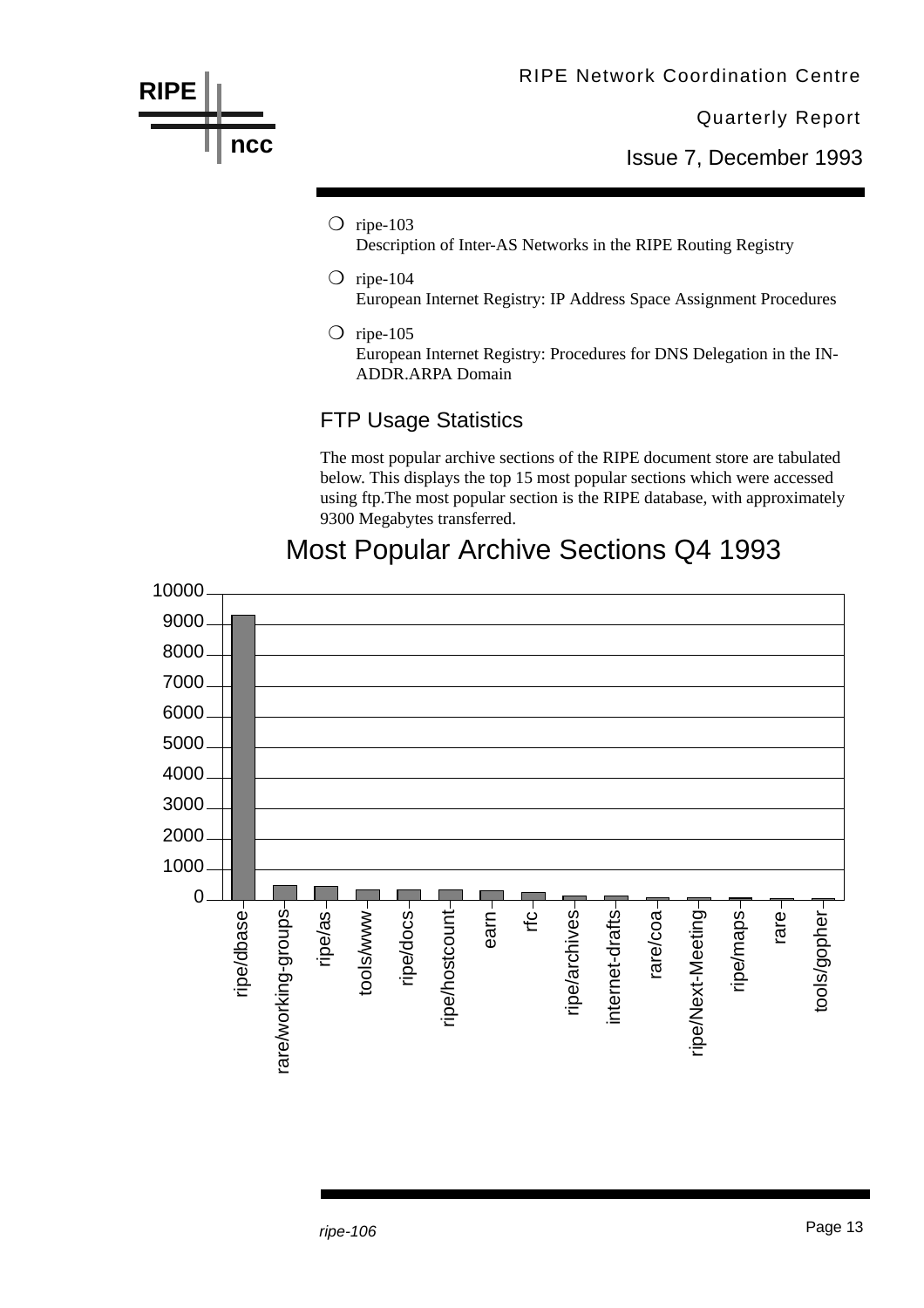

Issue 7, December 1993

The total of 9.3 Gbytes of transferred data from the RIPE Database section of the document store actually represents an average of 10 Kbits/sec continuous traffic, 24 hours a day, 7 days a week over this last quarter. Below is the table overview of the 15 most popular archive sections.

Much of this traffic can be explained by mirror sites, who copy this part of the archive daily, and the RIPE database section changes every day.

| <b>Archive Section</b> | Files<br>Sent | Kbytes<br>Sent | % of<br>Files<br>Sent | % of<br>Bytes<br>Sent |
|------------------------|---------------|----------------|-----------------------|-----------------------|
| ripe/dbase             | 9017          | 9315337        | 5.97                  | 72.19                 |
| rare/working-groups    | 2803          | 462782         | 1.86                  | 3.59                  |
| ripe/as                | 100409        | 460554         | 66.47                 | 3.57                  |
| tools/www              | 1473          | 354709         | 0.98                  | 2.75                  |
| ripe/docs              | 7724          | 338018         | 5.11                  | 2.62                  |
| ripe/hostcount         | 2516          | 337097         | 1.67                  | 2.61                  |
| earn                   | 972           | 310059         | 0.64                  | 2.40                  |
| rfc                    | 3786          | 262510         | 2.51                  | 2.03                  |
| ripe/archives          | 4181          | 141811         | 2.77                  | 1.10                  |
| internet-drafts        | 2905          | 139027         | 1.92                  | 1.08                  |
| rare/coa               | 1005          | 99161          | 0.67                  | 0.77                  |
| ripe/Next-Meeting      | 494           | 79119          | 0.33                  | 0.61                  |
| ripe/maps              | 1236          | 77972          | 0.82                  | 0.60                  |
| rare                   | 281           | 58161          | 0.19                  | 0.45                  |
| tools/gopher           | 2896          | 57031          | 1.92                  | 0.44                  |

The number of Megabytes transferred using ftp per top level domain is shown below:

| Domain<br>Name | Files<br>Sent  | Bytes Sent | % of<br>Files<br>Sent | % of<br><b>Bytes</b><br>Sent |
|----------------|----------------|------------|-----------------------|------------------------------|
| at             | 1042           | 596175298  | 0.69                  | 4.62                         |
| au             | 50             | 10776383   | 0.03                  | 0.08                         |
| be             | 185            | 18214949   | 0.12                  | 0.14                         |
| bg             | 1              | 1403       | 0.00                  | 0.00                         |
| br             | 9              | 745991     | 0.01                  | 0.01                         |
| ca             | 150            | 28981293   | 0.10                  | 0.22                         |
| ch             | 2001           | 677726525  | 1.32                  | 5.25                         |
| com            | 729            | 79405921   | 0.48                  | 0.62                         |
| CS             | 2              | 169465     | 0.00                  | 0.00                         |
| CZ             | 1036           | 52431056   | 0.69                  | 0.41                         |
| de             | 5425           | 523409812  | 3.59                  | 4.06                         |
| dk             | 98             | 20400167   | 0.06                  | 0.16                         |
| edu            | 1501           | 291039987  | 0.99                  | 2.26                         |
| ee             | $\overline{2}$ | 246226     | 0.00                  | 0.00                         |
| es             | 592            | 162729729  | 0.39                  | 1.26                         |
| fi             | 7936           | 397830442  | 5.25                  | 3.08                         |
| fr             | 935            | 93974220   | 0.62                  | 0.73                         |
| gov            | 117            | 30602379   | 0.08                  | 0.24                         |
| gr             | 2076           | 78059366   | 1.37                  | 0.60                         |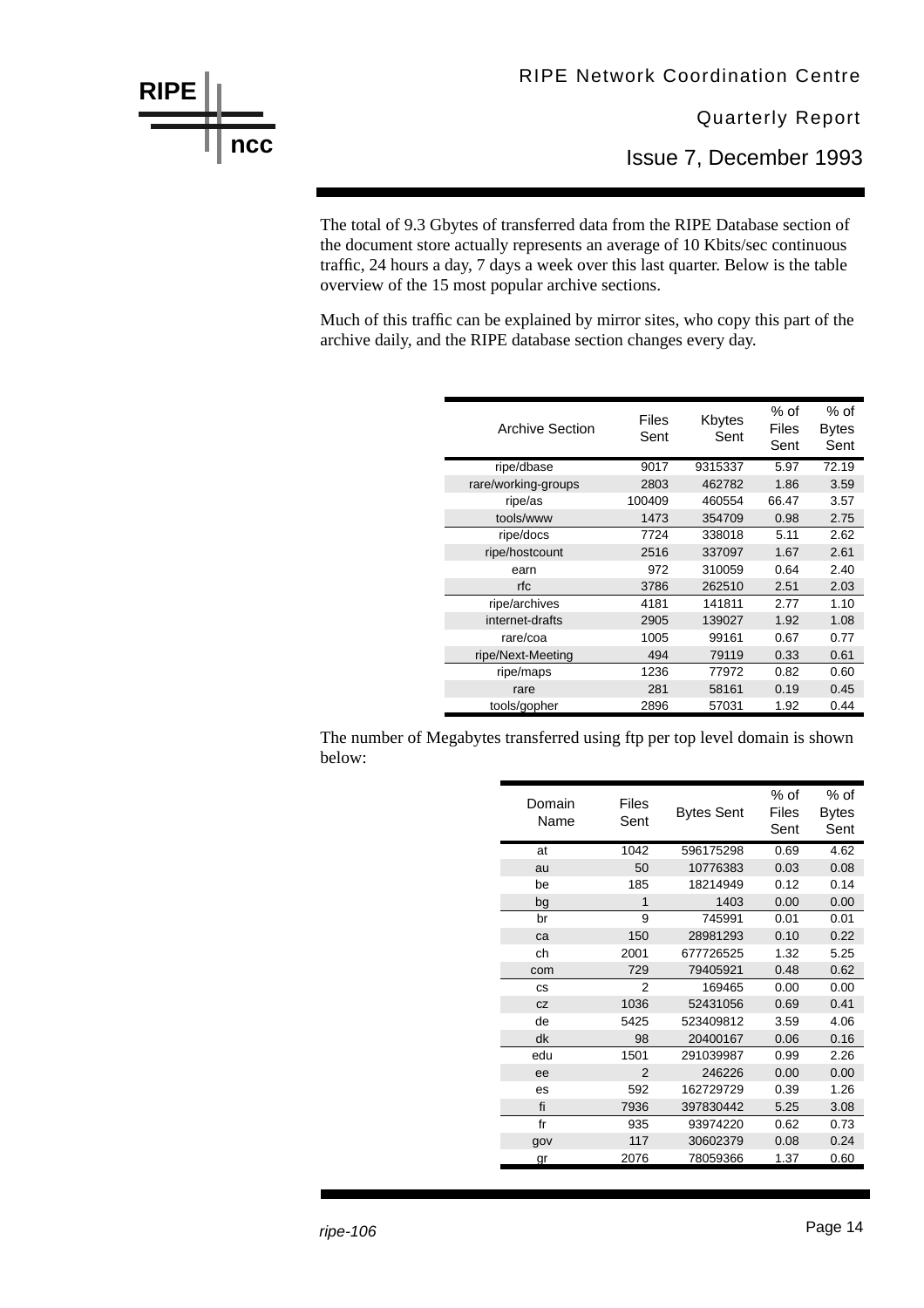

Issue 7, December 1993

| Domain<br>Name | <b>Files</b><br>Sent | <b>Bytes Sent</b> | $%$ of<br>Files<br>Sent | % of<br><b>Bytes</b><br>Sent |
|----------------|----------------------|-------------------|-------------------------|------------------------------|
|                |                      |                   |                         |                              |
| hk             | $\overline{1}$       | 241184            | 0.00                    | 0.00                         |
| hr             | $\overline{7}$       | 30941             | 0.00                    | 0.00                         |
| hu             | 435                  | 57325309          | 0.29                    | 0.44                         |
| ie             | 969                  | 202137918         | 0.64                    | 1.57                         |
| il             | 1139                 | 830660643         | 0.75                    | 6.44                         |
| in             | 1                    | 927               | 0.00                    | 0.00                         |
| int            | $\overline{1}$       | 235942            | 0.00                    | 0.00                         |
| is             | 8                    | 845235            | 0.01                    | 0.01                         |
| it             | 2154                 | 1025872399        | 1.43                    | 7.95                         |
| jp             | 22588                | 1396096906        | 14.95                   | 10.82                        |
| kr             | 1655                 | 100358534         | 1.10                    | 0.78                         |
| lu             | 10                   | 3573190           | 0.01                    | 0.03                         |
| l٧             | 1                    | 19152             | 0.00                    | 0.00                         |
| mil            | 66                   | 13677455          | 0.04                    | 0.11                         |
| mx             | 20                   | 2894243           | 0.01                    | 0.02                         |
| my             | 32                   | 1420614           | 0.02                    | 0.01                         |
| net            | 62676                | 4125009786        | 41.49                   | 31.97                        |
| nl             | 1087                 | 115618307         | 0.72                    | 0.90                         |
| no             | 956                  | 59571809          | 0.63                    | 0.46                         |
| nz             | 1                    | 241184            | 0.00                    | 0.00                         |
| org            | 75                   | 15891510          | 0.05                    | 0.12                         |
| pl             | 695                  | 39095032          | 0.46                    | 0.30                         |
| pt             | 4373                 | 238764631         | 2.89                    | 1.85                         |
| ro             | 1                    | 7761              | 0.00                    | 0.00                         |
| se             | 24855                | 1280339677        | 16.45                   | 9.92                         |
| sg             | 10                   | 2329137           | 0.01                    | 0.02                         |
| si             | 379                  | 19623984          | 0.25                    | 0.15                         |
| sk             | 40                   | 2134658           | 0.03                    | 0.02                         |
| su             | 375                  | 25803054          | 0.25                    | 0.20                         |
| tr             | 25                   | 1778614           | 0.02                    | 0.01                         |
| tw             | 442                  | 25874975          | 0.29                    | 0.20                         |
| ua             | 61                   | 2351844           | 0.04                    | 0.02                         |
| uk             | 1102                 | 101331308         | 0.73                    | 0.79                         |
| us             | 17                   | 2472340           | 0.01                    | 0.02                         |
| za             | 28                   | 6189179           | 0.02                    | 0.05                         |

Again these statistics are confirmation that the RIPE document store is a very focused resource being used by the right community.

#### Interactive Information Server

The NCC Interactive Information Server is still a popular method of access to the RIPE document store catering for users with minimal hardware and/or software support to access information stored by the NCC. Full details on access methods are given in the RIPE NCC information leaflet "Interactive Information Server" and in the first edition of the NCC Quarterly Report. IXI/Europanet X.29 access provided through NIKHEF has, as announced, been removed in this quarter. A graph showing the TOP 25 accesses can be found in Appendix G.

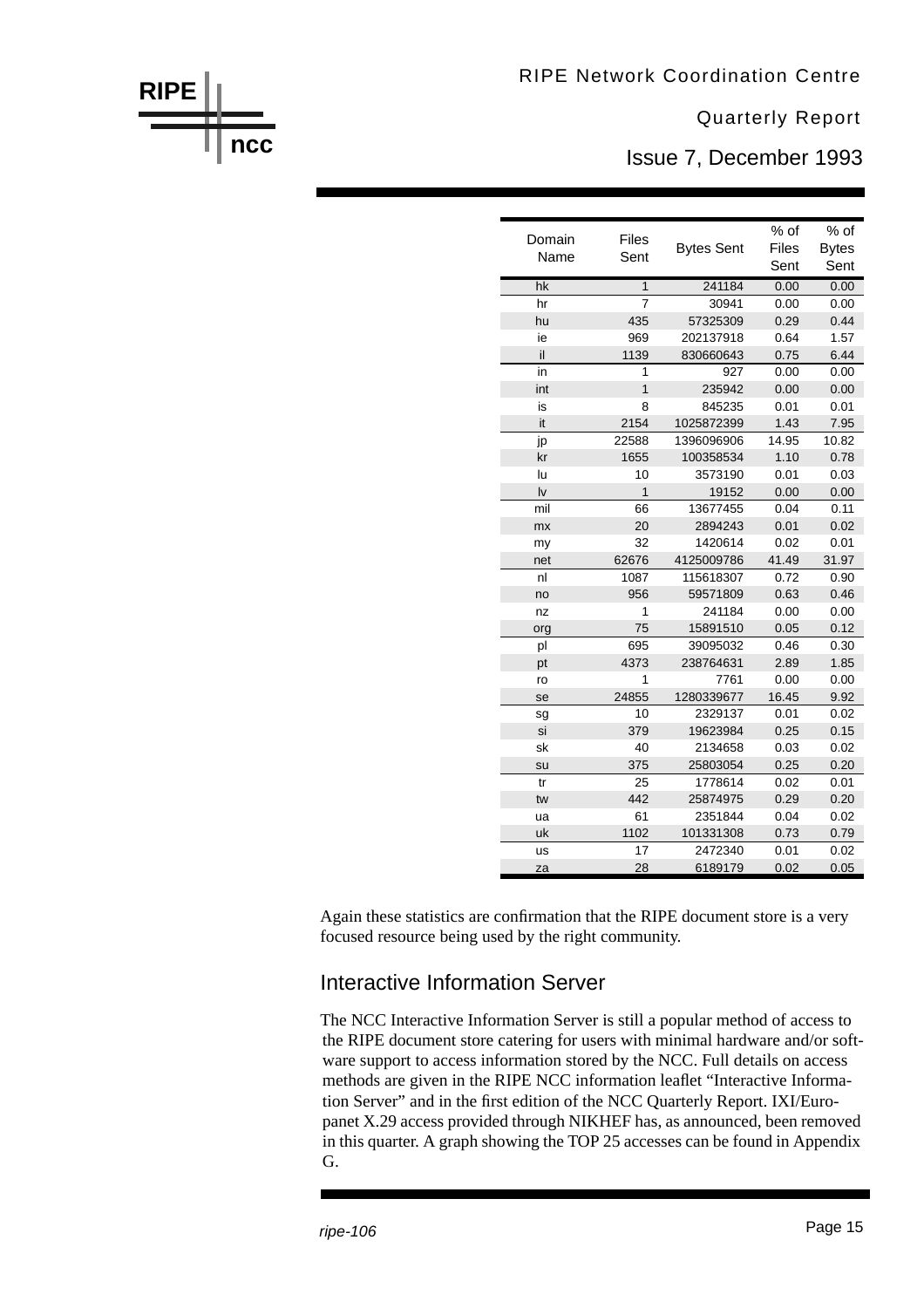

RIPE Network Coordination Centre

Quarterly Report

Issue 7, December 1993

#### General Service Usage Statistics

Statistics for the use of the various NCC information services were collected for the last quarter of 1993. The table below shows the total number of connections made for each service from July 1992 (Whois, IIS, Wais, Ftp and Gopher) contacted either directly from a user client or from the NCC Interactive Information Service. The breakdown is given as total number of connections per month:

## NCC Services Usage May 1993 - December 1993



As expected, due to the holiday season, the statistics for December show a lower number of connections than previous months. In November, the number of whois queries has reached a maximum of almost 70,000 queries, an average of 3500 queries per working day, or one query every 25 seconds. Counting weekends as well, this amounts to 2333 queries a day, or one query every 38 seconds.

A breakdown per service since the start of these services in July 1992 is shown below in two tables: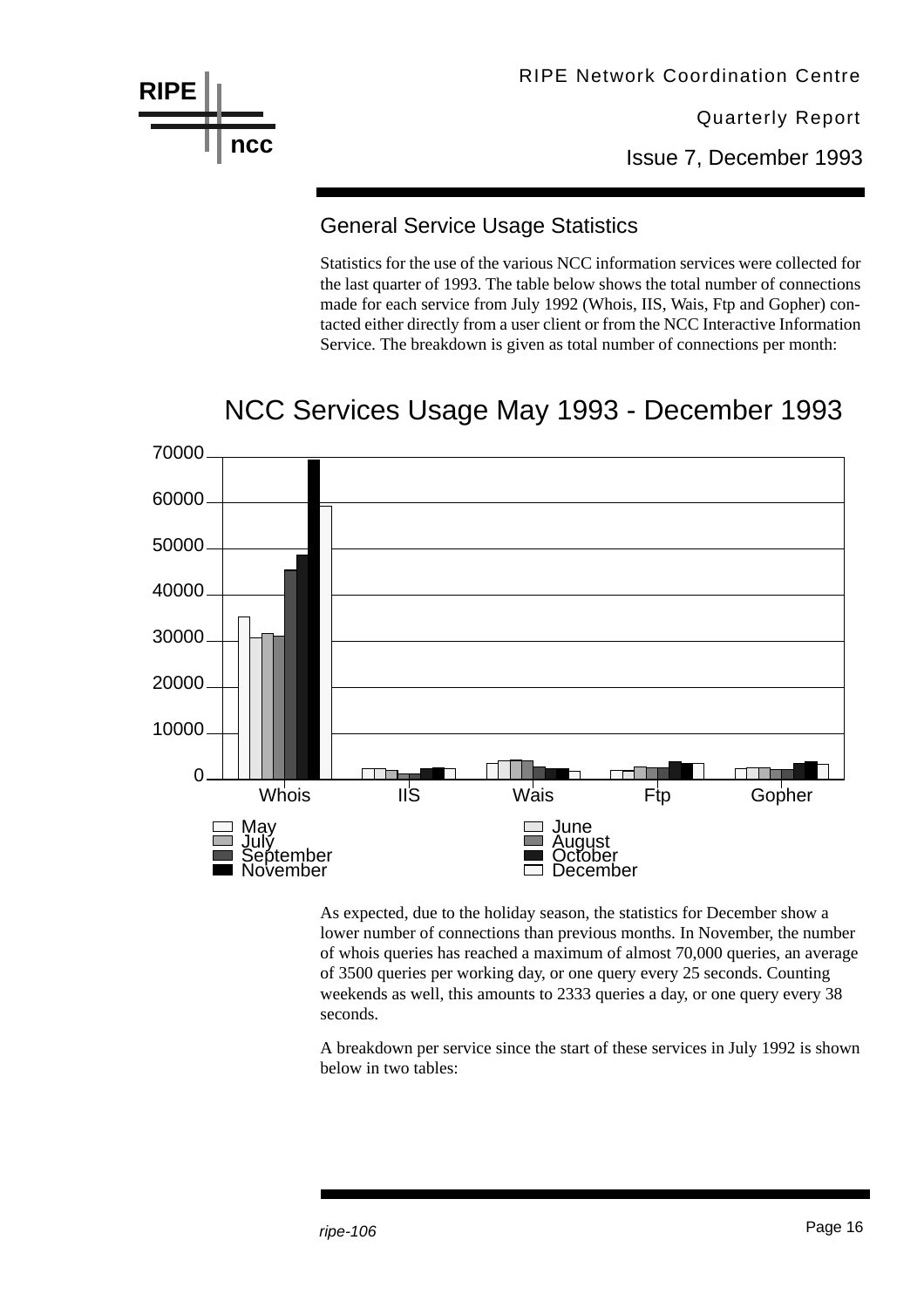#### RIPE Network Coordination Centre

#### Quarterly Report

Issue 7, December 1993

| Service    | 1992<br>Jul | Aug  | Sep  | Oct   | Nov  | Dec   | 1993<br>Jan | Feb   |
|------------|-------------|------|------|-------|------|-------|-------------|-------|
| Whois      | 7909        | 7845 | 8044 | 12373 | 9769 | 19255 | 24299       | 26027 |
| <b>IIS</b> | 669         | 591  | 628  | 1027  | 1018 | 1148  | 1662        | 1924  |
| Wais       | 1040        | 682  | 816  | 2552  | 2460 | 2240  | 2316        | 3359  |
| <b>FTP</b> | 849         | 645  | 625  | 1173  | 1344 | 1757  | 1443        | 1816  |
| Gopher     | 371         | 337  | 340  | 1115  | 1318 | 1156  | 1310        | 1882  |

| Service    | 1993<br>Mar | Apr   | May   | Jun   | Jul   | Aug   | Sep   | Oct   | Nov   | Dec   |
|------------|-------------|-------|-------|-------|-------|-------|-------|-------|-------|-------|
| Whois      | 28961       | 32660 | 35215 | 30721 | 31655 | 31150 | 45410 | 48687 | 69383 | 59353 |
| IIS        | 2040        | 1785  | 2326  | 2313  | 1978  | 1311  | 1236  | 2370  | 2475  | 2412  |
| Wais       | 4375        | 3764  | 3564  | 3994  | 4162  | 3996  | 2776  | 2402  | 2351  | 1788  |
| <b>FTP</b> | 2067        | 1735  | 2038  | 1891  | 2693  | 2610  | 2521  | 3845  | 3578  | 3562  |
| Gopher     | 2394        | 2345  | 2439  | 2559  | 2563  | 2120  | 2178  | 3522  | 3911  | 3397  |

The number of connections to the various servers at the NCC broken down by the source of the request is shown in the table below.

| Domain                 | Whois          | <b>IIS</b>     | Wais           | <b>FTP</b>     | Total          | Domain                 |
|------------------------|----------------|----------------|----------------|----------------|----------------|------------------------|
| $\overline{\text{II}}$ | $\mathbf 0$    | 0              | 3296           | $\mathbf 0$    | 7005           | $\overline{\text{II}}$ |
| IXI                    | $\overline{0}$ | 569            | $\overline{0}$ | $\mathbf 0$    | 578            | X                      |
| <b>LOCAL</b>           | 31532          | 78             | 53             | 177            | 1035           | <b>LOCAL</b>           |
| NCC-X25                | $\overline{0}$ | 41             | $\mathbf 0$    | $\mathbf 0$    | 52             | NCC-X25                |
| <b>PSPDN</b>           | $\mathbf{0}$   | $\mathbf{1}$   | $\mathbf 0$    | $\mathbf 0$    | 2              | <b>PSPDN</b>           |
| <b>UNKNOWN</b>         | 2070           | 337            | 94             | 228            | 1180           | <b>UNKNOWN</b>         |
| at                     | 1715           | 65             | 62             | 38             | 428            | at                     |
| au                     | 18             | 6              | 24             | 6              | 51             | au                     |
| be                     | 879            | 18             | $\mathbf 0$    | 43             | 268            | be                     |
| br                     | $\overline{2}$ | $\overline{2}$ | $\mathbf 0$    | $\overline{7}$ | 10             | br                     |
| bg                     | 30             | $\mathbf 0$    | $\mathbf 0$    | $\mathbf 0$    | $\mathbf 0$    | bg                     |
| ca                     | 424            | 36             | 9              | 45             | 140            | ca                     |
| ch                     | 6382           | 45             | 15             | 216            | 950            | ch                     |
| cl                     | $\overline{2}$ | $\mathbf 0$    | $\mathbf{1}$   | $\mathbf 0$    | $\overline{7}$ | cl                     |
| com                    | 519            | 32             | 444            | 380            | 912            | com                    |
| <b>CS</b>              | 9              | 54             | $\overline{0}$ | 20             | 155            | <b>CS</b>              |
| CZ                     | 1133           | $\mathbf 0$    | $\Omega$       | $\mathbf 0$    | $\mathbf 0$    | CZ                     |
| de                     | 12523          | 65             | $\overline{7}$ | 257            | 1090           | de                     |
| dk                     | 645            | $\overline{4}$ | 10             | 21             | 124            | dk                     |
| edu                    | 10975          | 162            | 501            | 432            | 6624           | edu                    |
| ee                     | 84             | 3              | $\mathbf 0$    | $\mathbf 0$    | 3              | ee                     |
| eg                     | 17             | $\mathbf 0$    | $\mathbf 0$    | $\mathbf 0$    | $\mathbf 0$    | eg                     |
| es                     | 413            | $\overline{4}$ | 1              | 12             | 49             | es                     |
| fi                     | 4971           | 11             | 14             | 111            | 278            | fi                     |
| fr                     | 13723          | 104            | 15             | 86             | 1058           | fr                     |
| gov                    | 326            | 6              | 16             | 14             | 67             | gov                    |
| gr                     | 382            | 3              | 0              | 55             | 124            | gr                     |
| hk                     | 15             | $\mathbf 0$    | $\mathbf 0$    | $\mathbf{1}$   | $\mathbf{1}$   | hk                     |
| hr                     | $\overline{2}$ | $\mathbf 0$    | $\mathbf 0$    | $\mathbf 0$    | 0              | hr                     |
| hu                     | 235            | 33             | $\overline{0}$ | 13             | 173            | hu                     |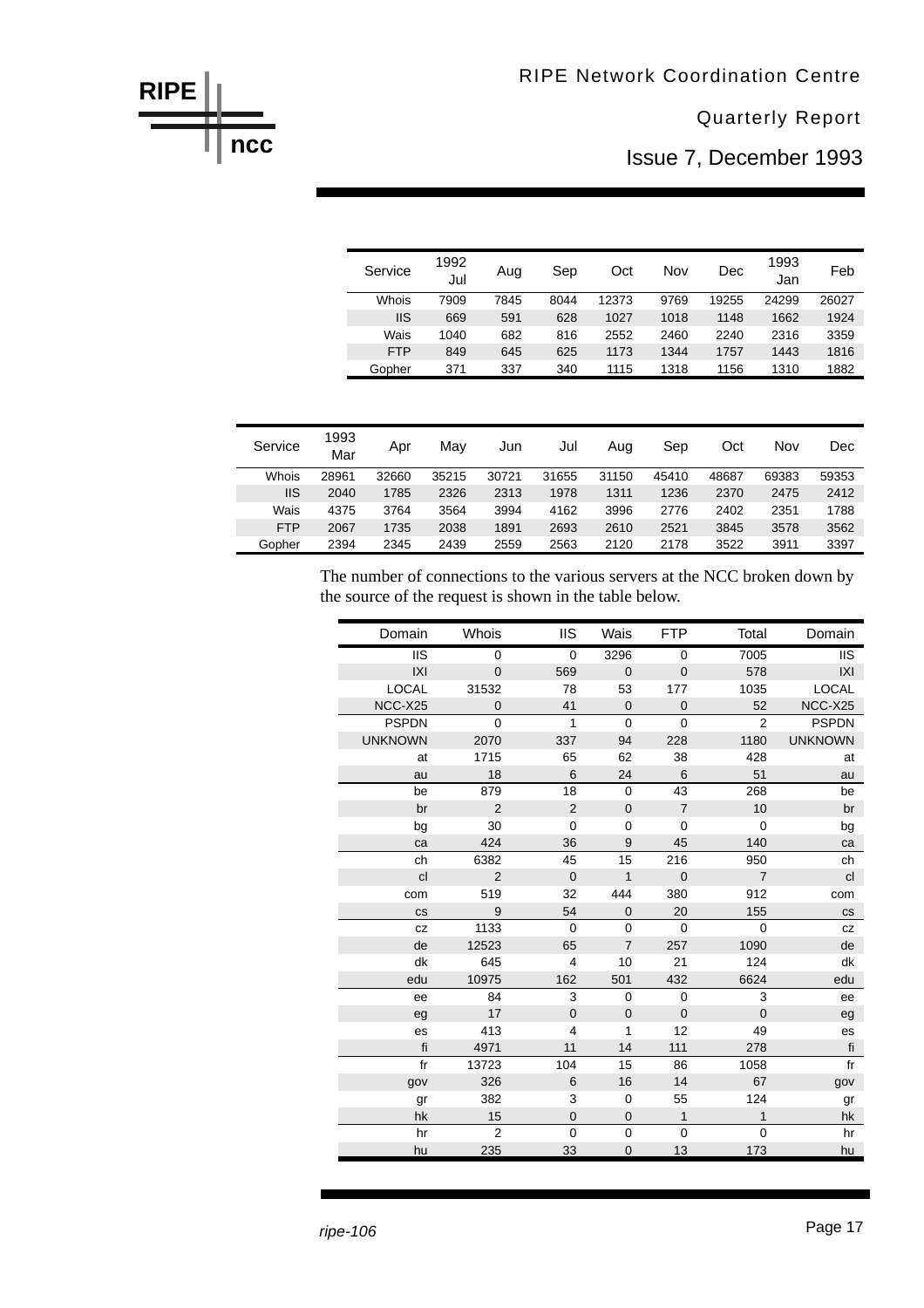Issue 7, December 1993

| Domain | Whois          | <b>IIS</b>       | Wais           | <b>FTP</b>     | Total                     | Domain         |
|--------|----------------|------------------|----------------|----------------|---------------------------|----------------|
| ie     | 981            | $\overline{33}$  | $\mathbf 0$    | 26             | 252                       | ie             |
| il     | 11             | 13               | $\mathbf 0$    | 10             | 31                        | il             |
| in     | $\overline{0}$ | $\overline{2}$   | $\overline{0}$ | 1              | 3                         | in             |
| int    | $\overline{2}$ | $\mathbf 0$      | $\pmb{0}$      | $\mathbf 0$    | $\mathbf 0$               | int            |
| is     | 154            | $\mathbf 0$      | 6              | 3              | 49                        | is             |
| it     | 20470          | 38               | $\mathbf{1}$   | 107            | 493                       | it             |
| jp     | 75             | $\mathbf{1}$     | 10             | 1              | 20                        | jp             |
| kr     | $\overline{4}$ | $\overline{4}$   | $\mathbf 0$    | $\mathbf 0$    | 5                         | kr             |
| lu     | 264            | 27               | 0              | 5              | 46                        | lu             |
| mil    | 30             | 41               | 6              | 23             | 90                        | mil            |
| mx     | $\overline{7}$ | $\overline{0}$   | $\overline{0}$ | 1              | $\mathbf{1}$              | mx             |
| my     | $\overline{1}$ | $\mathbf 0$      | $\mathbf{0}$   | $\overline{0}$ | $\mathbf 0$               | my             |
| net    | 8466           | 25               | 32             | 172            | 1528                      | net            |
| nl     | 9264           | 138              | 28             | 254            | 1883                      | n <sub>l</sub> |
| no     | 5476           | $\overline{4}$   | $\mathbf 0$    | 8              | 1955                      | no             |
| nz     | 9              | $\mathbf 0$      | $\mathbf 0$    | $\pmb{0}$      | $\mathbf{1}$              | nz             |
| org    | 1829           | 8                | 5              | 16             | 2211                      | org            |
| pl     | 188            | 17               | $\mathbf 0$    | 36             | 108                       | pl             |
| pt     | 399            | 10               | 11             | 25             | 253                       | pt             |
| se     | 718            | 29               | 3              | 22             | 814                       | se             |
| sg     | $\overline{2}$ | 0                | $\mathbf 2$    | $\mathbf 0$    | 11                        | sg             |
| si     | 143            | $\boldsymbol{0}$ | $\pmb{0}$      | $\mathbf 0$    | $\mathbf 0$               | si             |
| sk     | 445            | $\mathbf 0$      | $\overline{0}$ | $\mathbf 0$    | $\mathbf 0$               | sk             |
| su     | 305            | 3                | $\mathbf 0$    | $\pmb{0}$      | $\ensuremath{\mathsf{3}}$ | su             |
| tr     | 63             | $\mathbf 0$      | 0              | $\mathbf 0$    | $\mathbf 0$               | tr             |
| tw     | $\overline{2}$ | $\overline{4}$   | $\mathbf 0$    | 5              | 13                        | tw             |
| ua     | 34             | $\overline{0}$   | $\overline{0}$ | $\mathbf 0$    | $\mathbf 0$               | ua             |
| uk     | 2384           | 83               | 124            | 43             | 694                       | uk             |
| us     | 36540          | 1                | $\overline{2}$ | 1              | 8663                      | us             |
| yu     | $\mathbf 0$    | 15               | $\pmb{0}$      | 8              | 33                        | yu             |
| ve     | 1              | $\mathbf 0$      | $\overline{0}$ | $\mathbf 0$    | $\mathbf 0$               | ve             |
| za     | 118            | $\mathbf 0$      | $\mathbf 0$    | 1              | 1                         | za             |
| Total  | 177423         | 2175             | 4792           | 2930           | 187320                    |                |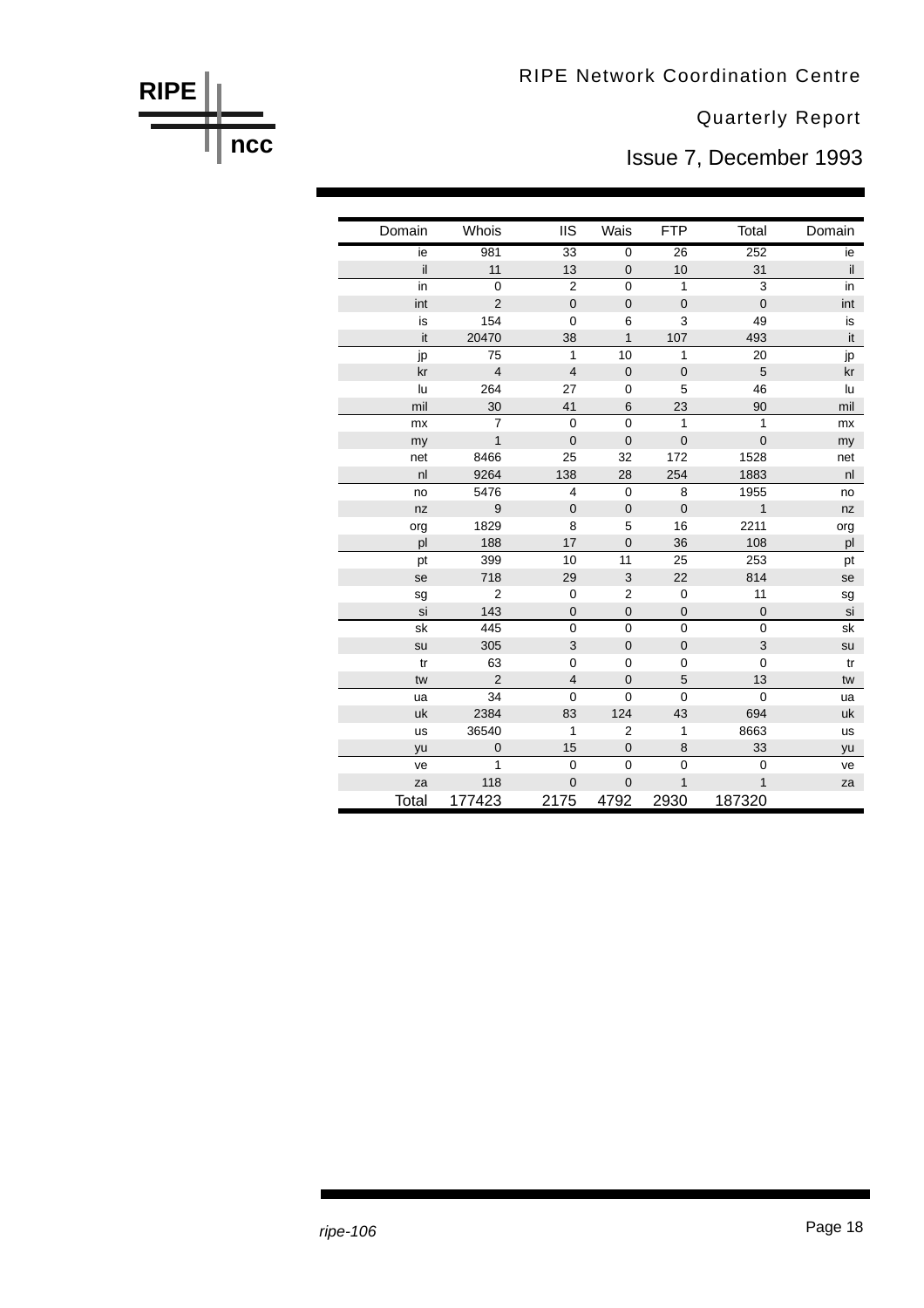

Issue 7, December 1993

#### **Staff**

RARE has signed a contract with Geert Jan de Groot who will join the NCC team to work on NCC core activities on January 3rd 1994. Mr. de Groot replaces Marten Terpstra who will join Tony Bates working on the PRIDE project at that time. Although this means no direct increase in NCC core staff the whole team will benefit from the added expertise brought in this way.

The NCC is working to make arrangements to allow 3-6 month stays of people from local registries and the European Internet community in general. The intention is that the people involved work on a well defined project as well as general NCC tasks and get a good idea of what it takes to run a local Internet registry and how the Internet works in general.While aimed at central and eastern European countries in particular it is an opportunity for anyone interested We will usually not be able to provide more than a desk, workstation and a very small expense allowance.

#### **Publications**

#### Journals/Newsletters

Articles about and relating to the RIPE NCC were published in the following:

- ❍ UNIXWORLD, vol X, no.12, December 1993
- ❍ Internet Society News, vol. 2, no.3, Autumn 1993
- ❍ ConneXions, vol.7, no. 11, November 1993

#### RIPE NCC Information Leaflets

As previously reported, the RIPE NCC has produced a series of information leaflets which comprise the following. These have recently been thoroughly revised and will be available from early February 1994.

- ❍ Interactive Information Server
- ❍ Network Management Database
- ❍ Delegated Internet Registry

You can obtain copies of these leaflets by sending email to ncc@ripe.net stating how many copies you would like to receive.

#### **Presentations**

Over the reporting period the following external presentations were delivered by the RIPE NCC: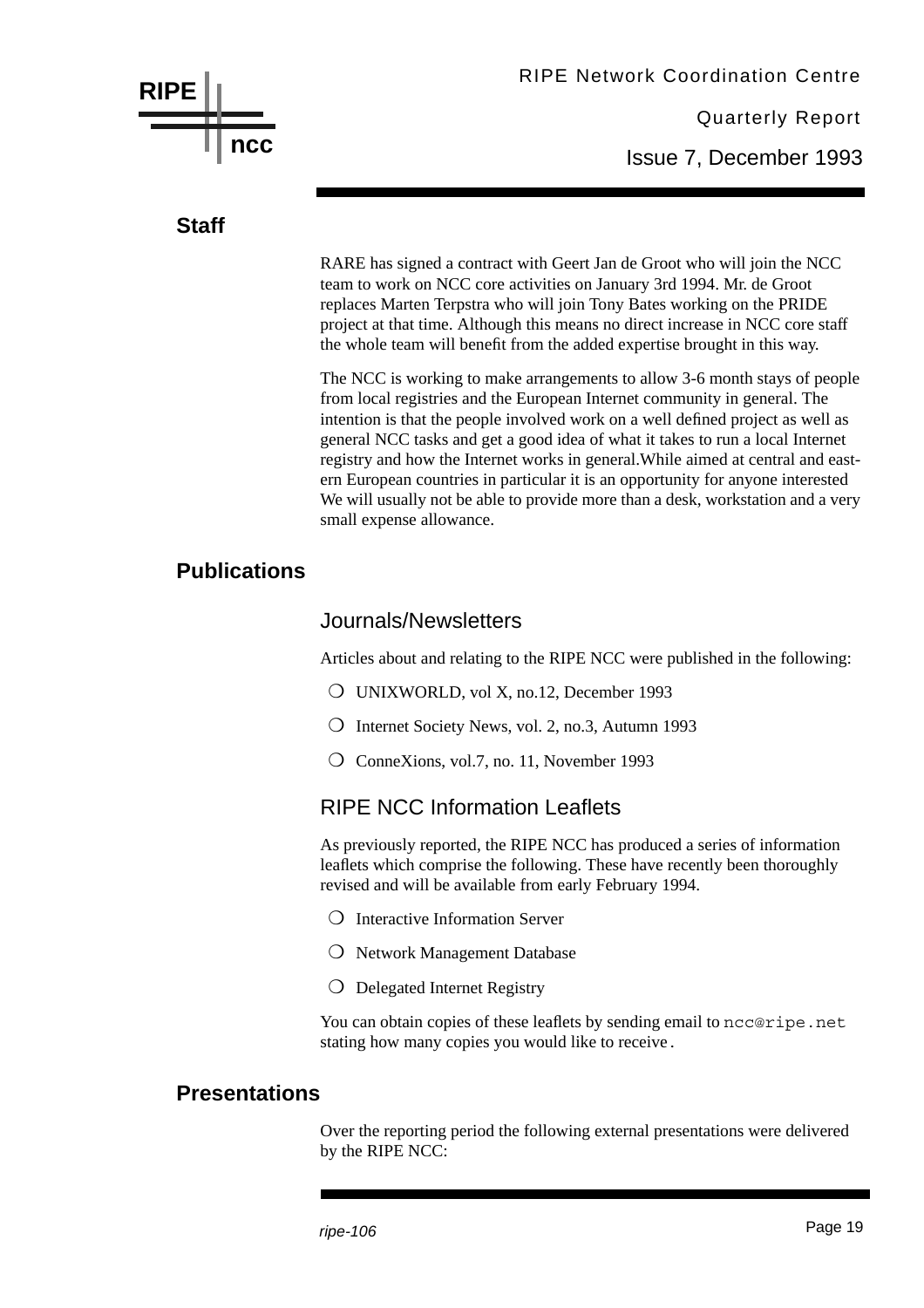

Again the RIPE NCC encourages organisations who feel they would benefit from a presentation by the RIPE NCC to contact them.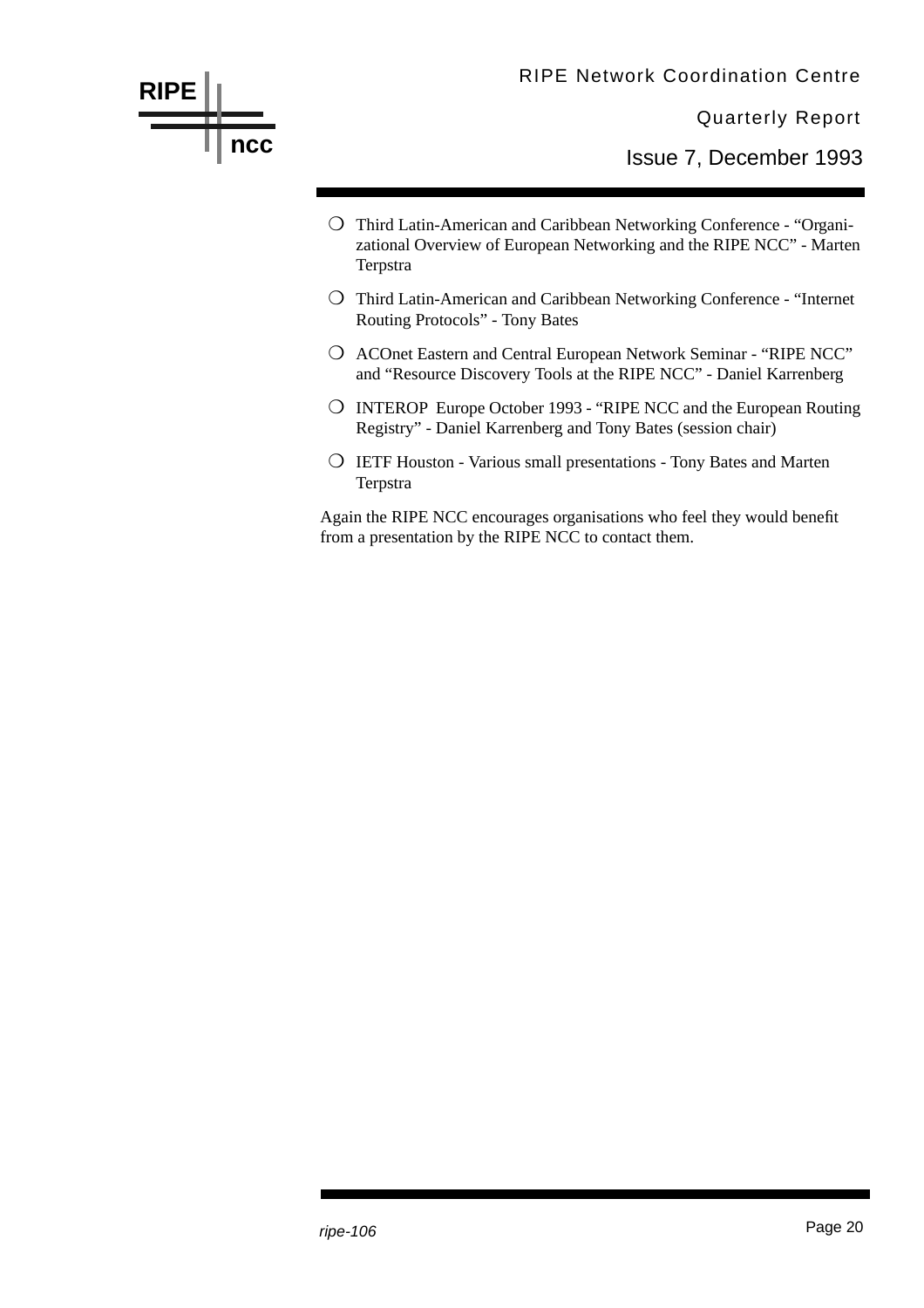

Issue 7, December 1993

## Joint Projects

#### **PRIDE**

The PRIDE project was presented at the September RIPE meeting. For the first three months only one of the two engineer positions has been filled. However, the second engineer is expected to join the project in January 1994. We expect to finish the project within 12 months as planned by assigning additional resources to it later on.

The first deliverable of the PRIDE project, a release of the first two PRIDE tools, was released in week 50 following a beta pre-release. This consists of the following routing registry (RR) tools.

"prtraceroute"

A version of the existing traceroute tool which will be able to display whether a route in use is allowed by policy and where deviations from policy occur.

"prcheck"

A tool to check the syntax of AS objects and the consistency of routing policies stored in the routing registry. This tool will flag if two neighbouring network operators specify conflicting or inconsistent routing information exchanges with each other and also detect global inconsistencies where possible. This way operators can check their AS objects before actually registering them in the RR.

The feedback and use of the tools has been extremely good from the RIPE community and a discussion list "pride-list@ripe.net" has been set up to discuss PRIDE related issues.

For the coming quarter you can expect to see additional enhancements and support to the PRIDE tools release. The next major milestone from the PRIDE project will be the first PRIDE Guide and PRIDE Course. In conjunction with this there will be a revision of the current routing policy representation document, ripe-081.

The PRIDE team continues to work closely with the RIPE NCC team.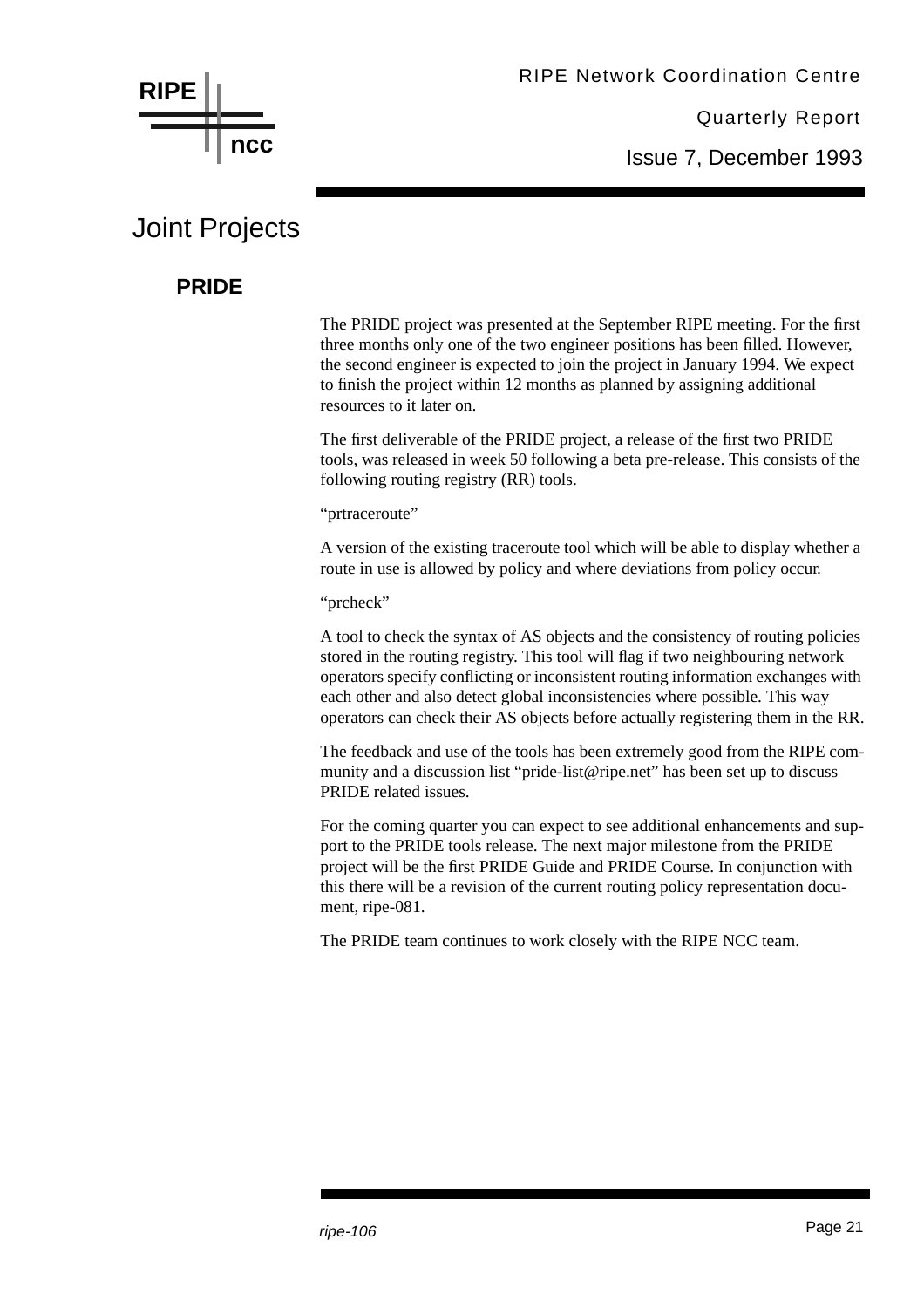

Issue 7, December 1993

#### **Routing Registry**

:

By examining routing tables within Europe we observe some 121 European AS'es in use. The breakdown of their registration status in the RIPE Database (the current Routing Registry) is shown below

## Breakdown of known routed European AS (Total: 121)



We have seen a good increase (up 18%) in the amount of routing policy information registered in this quarter. However, it is vital that all European routing policies are documented in the routing registry and kept up to date.

A "pilot" is also in progress to register non-european routing policy information in the routing registry. This can be seen by using the "-a" flag with the RIPE whois server. The RIPE NCC and the PRIDE project wishes to thank ALTERnet for its collaboration in this pilot to date. Other non-european service providers are also encouraged to register their routing policy information.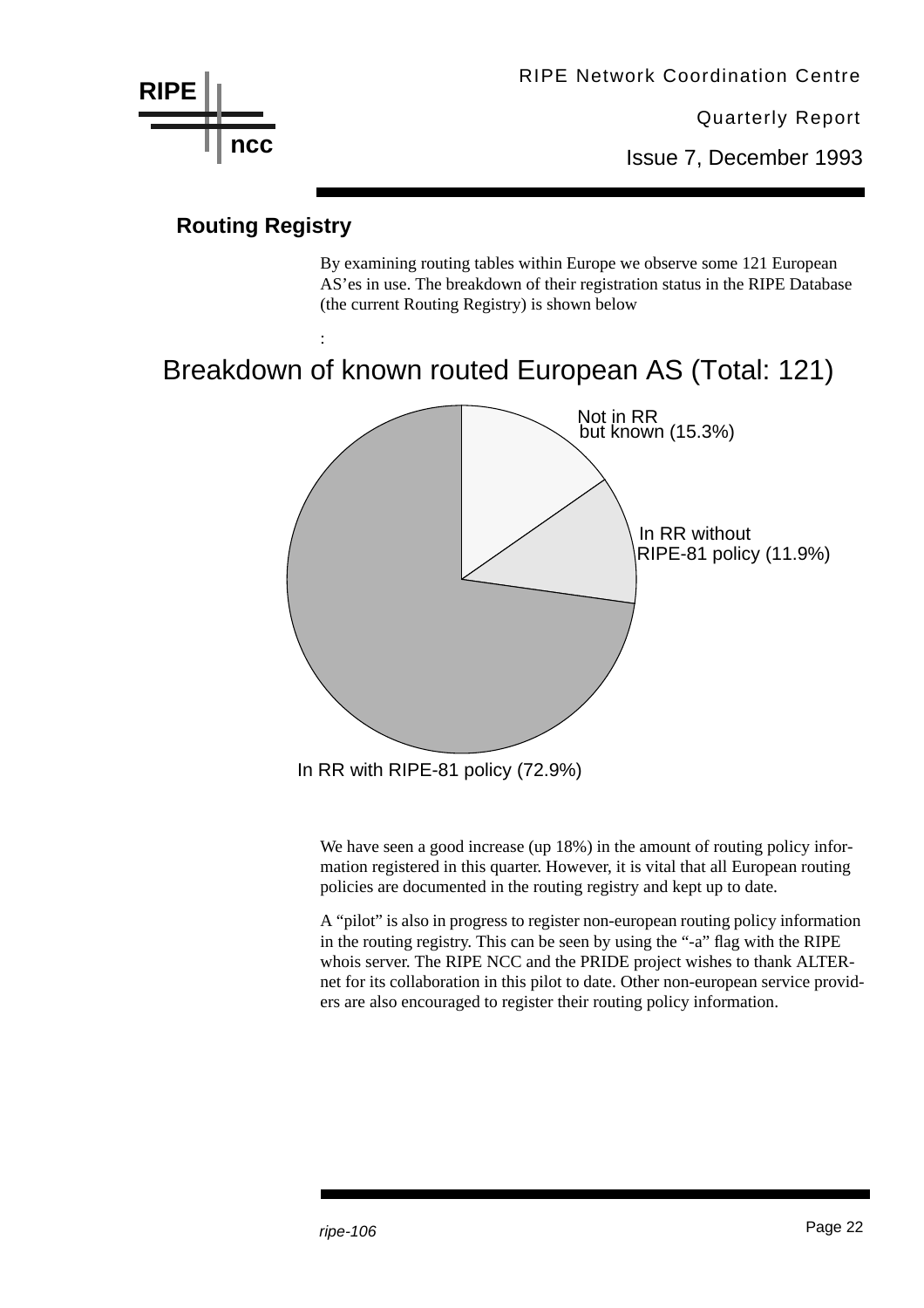

Issue 7, December 1993

## Acknowledgements

The RIPE NCC wishes to thank the RARE Secretariat for their excellent support throughout this quarter.

We wish also to thank the local registries for their excellent work, especially with regard to the allocation of IP numbers.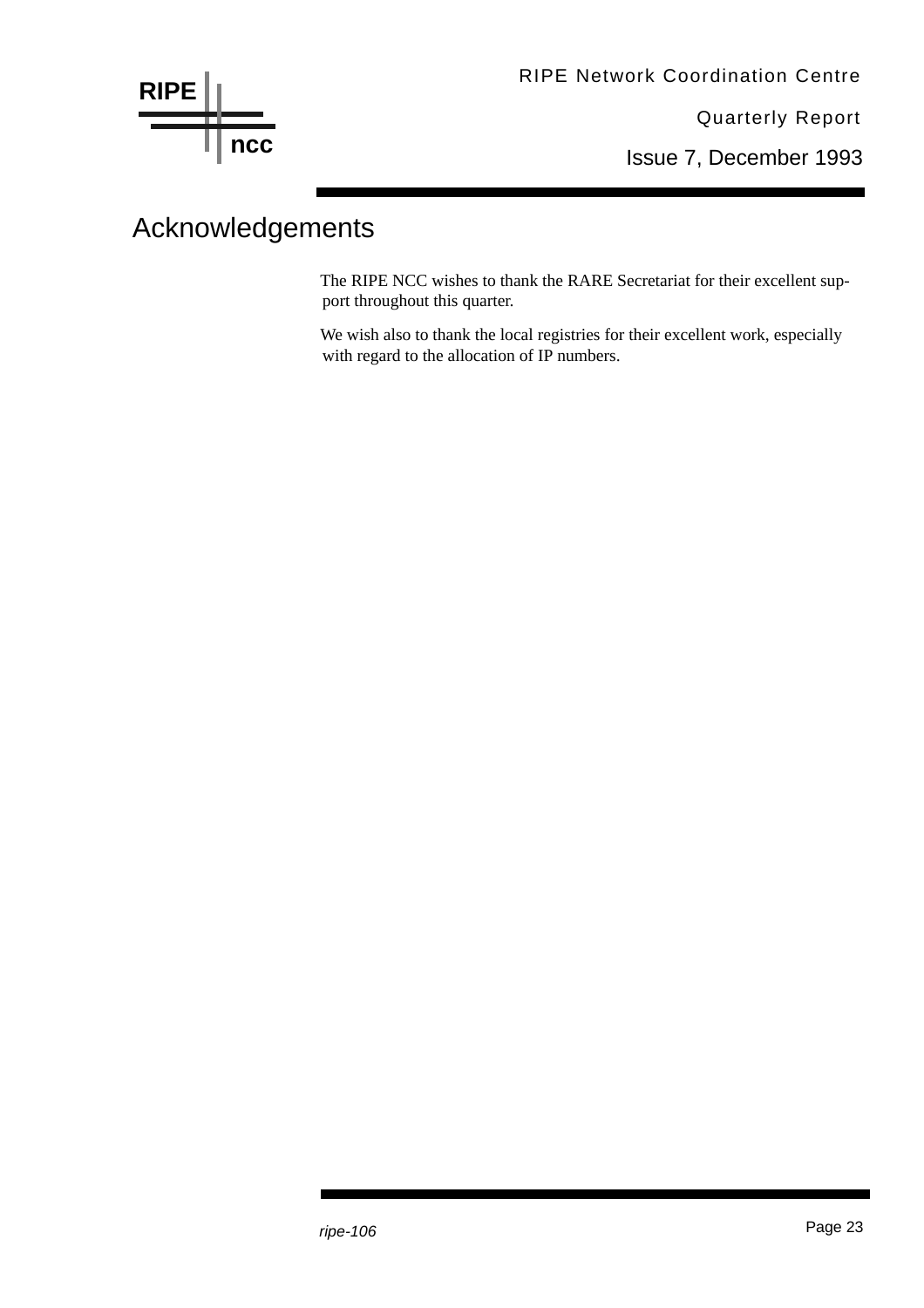

Issue 7, December 1993

## Appendix A

### **Meetings Attended**

The following meetings were attended by NCC staff during this quarter.

| Date      | Name & Location                                                                              | Attendee(s)                                               |
|-----------|----------------------------------------------------------------------------------------------|-----------------------------------------------------------|
|           | 18-21 Oct 3rd Latin-American and<br>Caribbean Networking<br>Conference<br>Caracas, Venezuela | Marten Terpstra<br><b>Tony Bates</b>                      |
| 25-29 Oct | <b>INTEROP, Paris</b><br>France                                                              | Marten Terpstra<br><b>Tony Bates</b><br>Daniel Karrenberg |
| 1 -5 Nov  | IETF, Houston<br>Texas, US                                                                   | Marten Terpstra<br><b>Tony Bates</b>                      |
|           | 23 Nov ACOnet seminar,<br>Vienna, Austria                                                    | Daniel Karrenberg                                         |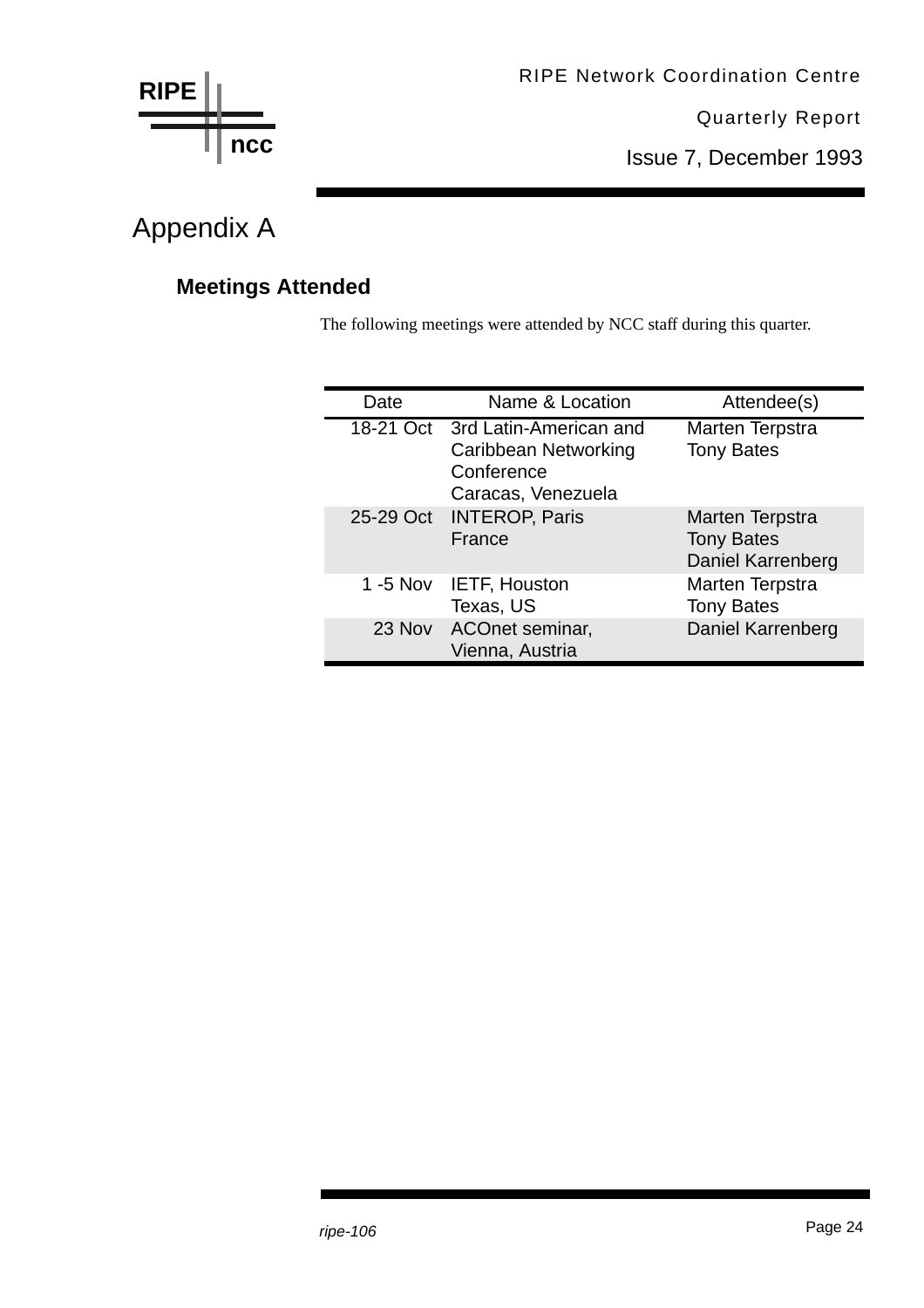

Issue 7, December 1993

## Appendix B

#### **Class B Network Number Allocations to Date**

The table below summarises all assignments of class B network numbers made through the RIPE NCC to date. The "Via" column indicates through which registry the NCC received the request and solicited the necessary justification.

| <b>Network Number</b> | Via             |
|-----------------------|-----------------|
| 129.178               | free            |
| 130.193               | free            |
| 138.117               | free            |
| 155.73                | free            |
| 141.92                | <b>RIPE NCC</b> |
| 141.93                | <b>RIPE NCC</b> |
| 141.94                | <b>JANET</b>    |
| 141.95                | <b>JANET</b>    |
| 141.96                | <b>RIPE NCC</b> |
| 141.97                | <b>JANET</b>    |
| 141.98                | <b>SWITCH</b>   |
| 145.224               | <b>JANET</b>    |
| 145.225               | <b>DE-NIC</b>   |
| 145.226               | <b>RIPE NCC</b> |
| 145.227               | <b>JANET</b>    |
| 145.228               | <b>DE-NIC</b>   |
| 145.229               | <b>JANET</b>    |
| 145.230               | <b>DE-NIC</b>   |
| 145.231               | <b>INRIA</b>    |
| 145.232               | <b>SWITCH</b>   |
| 145.233               | JANET           |
| 145.234               | <b>CH-NIC</b>   |
| 145.235               | <b>SE-NIC</b>   |
| 145.236               | <b>HU-NIC</b>   |
| 145.237               | <b>PL-NIC</b>   |
| 145.238               | InterNIC        |
| 145.239               | <b>PIPEX</b>    |
| 145.240               | <b>ICNET</b>    |
| 145.241               | EUnet-AT        |
| 145.242               | <b>RIPE NCC</b> |
| 145.243               | DE-NIC          |
| 145.244               | <b>RIPE NCC</b> |
| 145.245               | EUnet-CH        |
| 145.246               | <b>RIPE NCC</b> |
| 145.247               | <b>DATANET</b>  |
| 145.248               | <b>RIPE NCC</b> |
| 145.249               | <b>RU-NIC</b>   |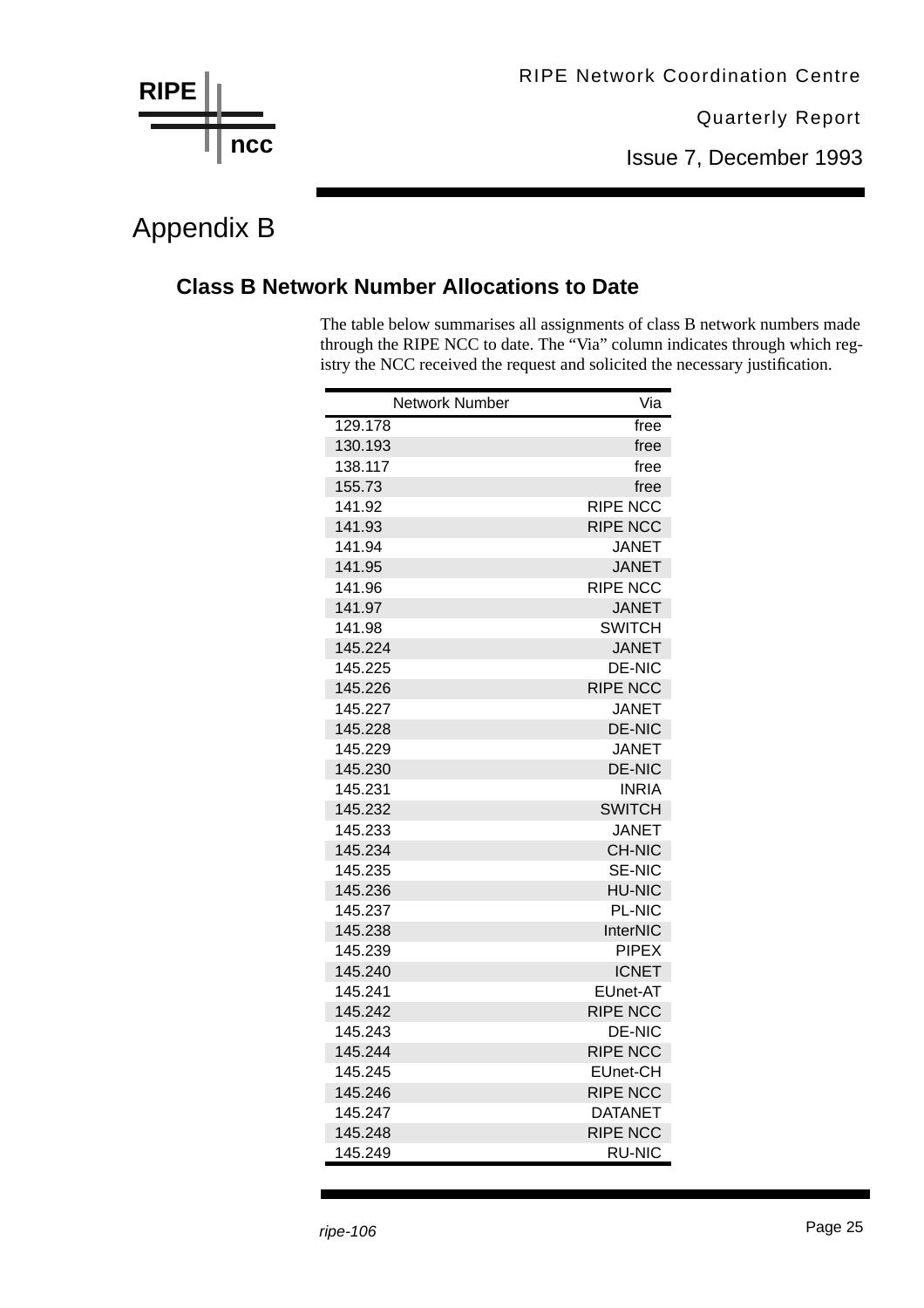Issue 7, December 1993

| <b>Network Number</b> | Via             |
|-----------------------|-----------------|
| 145.250               | <b>SWITCH</b>   |
| 145.251               | <b>SE-NIC</b>   |
| 145.252               | <b>CH-NIC</b>   |
| 145.253-145.254       | <b>DE-NIC</b>   |
|                       |                 |
|                       |                 |
| 160.44-160.52         | <b>DE-NIC</b>   |
| 160.53                | <b>SWITCH</b>   |
| 160.54-160.58         | <b>DE-NIC</b>   |
| 160.59                | <b>SWITCH</b>   |
| 160.60                | <b>DE-NIC</b>   |
| 160.61-160.62         | <b>CH NIC</b>   |
| 160.63                | <b>SWITCH</b>   |
| 160.219               | EUnet/CH        |
| 160.220               | <b>RIPE NCC</b> |
| 163.156-163.157       | <b>RIPE NCC</b> |
| 163.158               | <b>CH-NIC</b>   |
| 163.159-163.160       | <b>RIPE NCC</b> |
| 163.161               | <b>SWITCH</b>   |
| 163.162               | GARR            |
| 163.163-163.165       | <b>RIPE NCC</b> |
| 163.166               | <b>ICNET</b>    |
| 163.167               | <b>JANET</b>    |
| 163.168-163.175       | <b>RIPE NCC</b> |
| 164.1                 | <b>RIPE NCC</b> |
| 164.2                 | <b>RIPE NCC</b> |
| 164.3                 | EUnet/AT        |
| 164.4                 | <b>SE-NIC</b>   |
| 164.5                 | <b>RIPE NCC</b> |
| 164.6                 | <b>PIPEX</b>    |
| 164.7                 | <b>RIPE NCC</b> |
| 164.8                 | <b>ARNES</b>    |
| 164.9                 | <b>SE-NIC</b>   |
| 164.10                | <b>SE-NIC</b>   |
| 164.11                | <b>JANET</b>    |
| 164.12                | <b>RIPE NCC</b> |
| 164.13                | Telecom         |
|                       | Finland         |
| 164.14                | <b>RIPE NCC</b> |
| 164.15                | <b>RIPE NCC</b> |
| 164.16-164.34         | <b>DE-NIC</b>   |
| 164.35                | <b>RIPE NCC</b> |
| 164.36                | <b>RIPE NCC</b> |
| 164.37                | <b>SE-NIC</b>   |
| 164.38                | <b>PIPEX</b>    |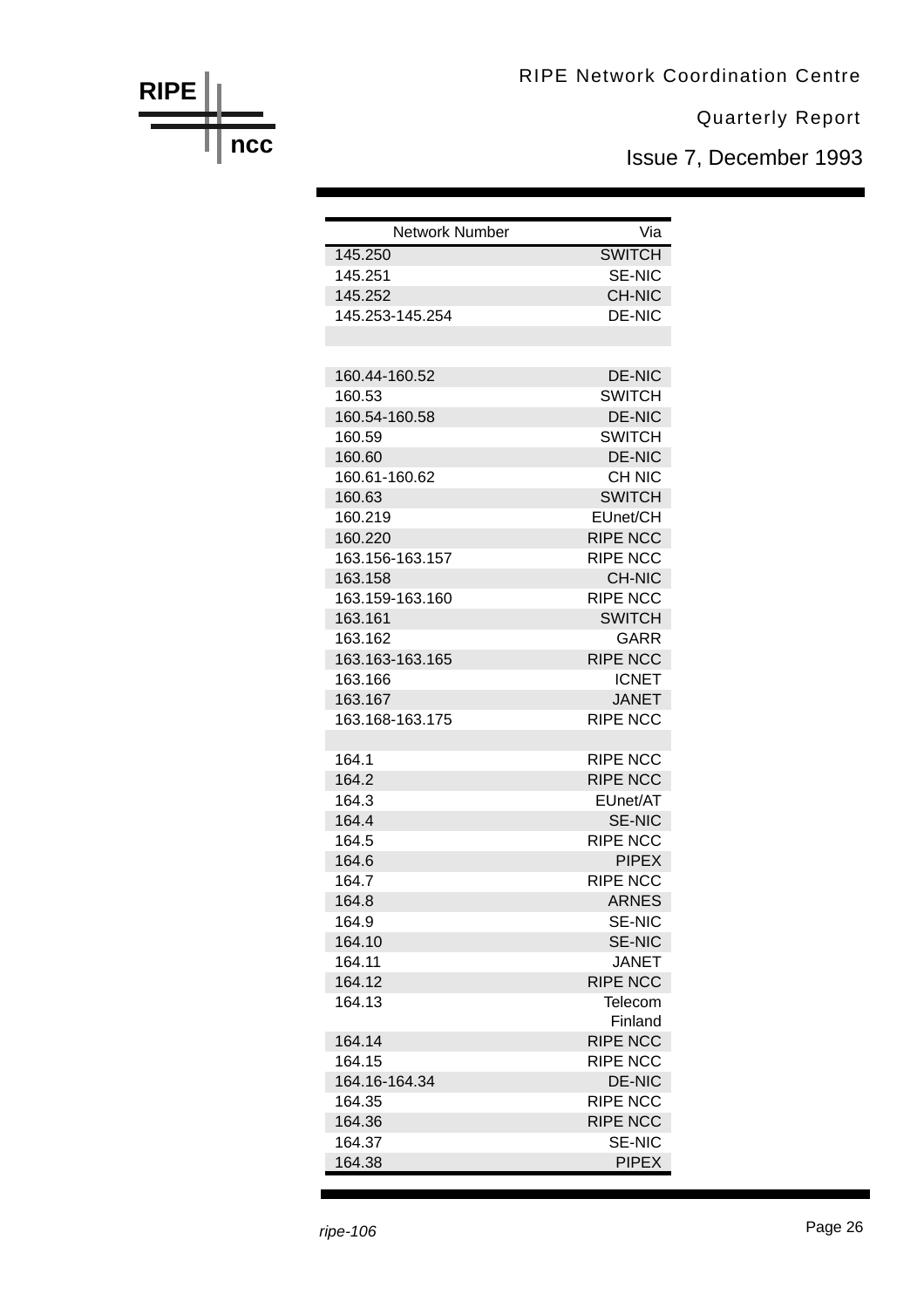Issue 7, December 1993

| Network Number  | Via                |
|-----------------|--------------------|
| 164.39          | ΗP                 |
| 164.40          | <b>RIPE NCC</b>    |
| 164.61          | free               |
|                 |                    |
| 164.128         | DATRAC             |
| 164.129         | <b>RIPE NCC</b>    |
| 164.130         | RIPE NCC           |
| 164.131         | <b>RIPE NCC</b>    |
| 164.132         | <b>GARR</b>        |
| 164.133         | <b>DE-NIC</b>      |
| 164.134         | UK-NIC             |
| 164.135         | <b>SE-NIC</b>      |
| 164.136         | <b>PIPEX</b>       |
| 164.137         | <b>PIPEX</b>       |
| 164.138         | <b>RIPE NCC</b>    |
| 164.139         | <b>RIPE NCC</b>    |
| 164.140         | Unisource          |
| 164.141         | Telecom<br>Finland |
| 164 142-164 143 | free               |
| 171.16-171.31   | free               |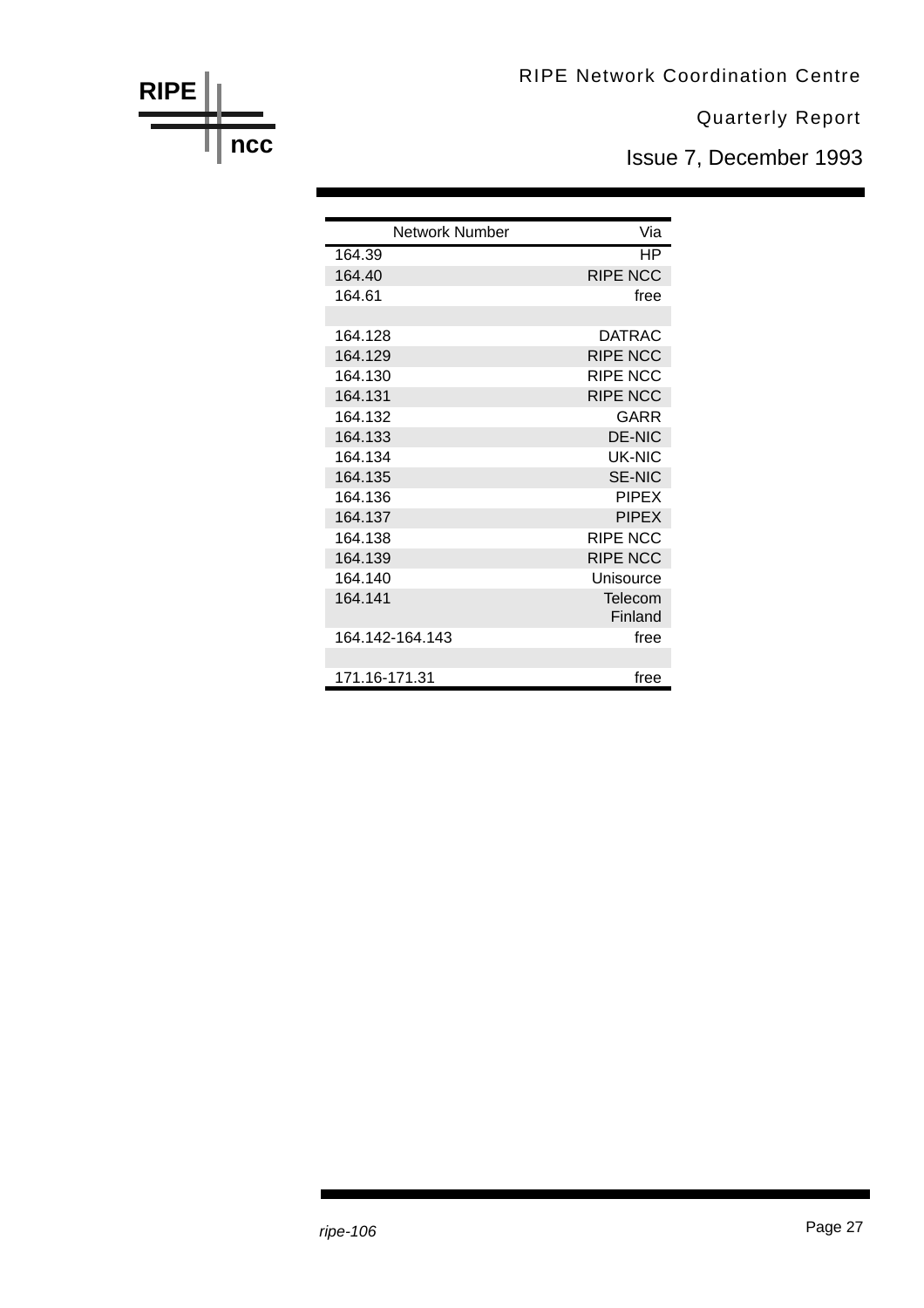

Issue 7, December 1993

## Appendix C

#### **Class C Block Allocations to Date**

The table below summarises the delegation status of the class C network number blocks allocated through the NCC and the number of networks allocated from these blocks. The "p/n" column indicates whether the block in question is delegated to the local registry of a service provider or is used to allocate numbers to organisations without a service provider.

It should be noted that blocks are reserved based on usage estimates given by the local registries for a period of about 24 months. Should the assignment rate differ from the estimated one, reserved blocks can and will be used for other purposes if necessary. In cases where it appears that a block has been assigned to a registry and the registry does not know, please contact the NCC before allocating from these blocks. Also in other cases of confusion, please contact the RIPE NCC.

| <b>Block</b> | P/N                      | Assigned | Country   | Registry                   |
|--------------|--------------------------|----------|-----------|----------------------------|
| 192.162      | N                        | 26       | EU        | Various assignments        |
| 192.164      | P                        | 238      | <b>AT</b> | EUnet/AT                   |
| 192.165      | P                        | 208      | EU        | <b>NORDUnet</b>            |
| 192.166      | N                        | 211      | DE        | <b>DE-NIC</b>              |
| 192.167      | P                        | 235      | IT        | <b>GARR NIS</b>            |
| 192.168      | $\overline{\phantom{0}}$ | resvd    | EU        | <b>RIPE NCC</b>            |
| 193.0        | N                        | 151      | EU        | Various purposes           |
| 193.1        | P                        | 26       | IE        | <b>HEAnet</b>              |
| 193.2        | P                        | 43       | SI        | <b>ARNES</b>               |
| 193.3        | N                        | 164      | <b>DK</b> | DK non-provider            |
| 193.4        | N                        | 104      | IS        | Iceland                    |
| 193.5        | P                        | 211      | <b>CH</b> | <b>SWITCH</b>              |
| 193.6        | N                        | 168      | HU        | Hungary general            |
| 193.7        | N                        | 63       | DE        | German Chambers of Com-    |
|              |                          |          |           | merce                      |
| 193.8        | N                        | 149      | <b>CH</b> | CH non-provider            |
| 193.9        | N                        | 216      | EU        | Pan European Organisations |
| 193.10       | P                        | 33       | <b>SE</b> | <b>SUNET</b>               |
| 193.11       | P                        | resvd    | <b>SE</b> | <b>SUNET</b>               |
| 193.12       | P                        | 155      | <b>SE</b> | <b>SWIPNET</b>             |
| 193.13-15    | P                        | resvd    | <b>SE</b> | <b>SWIPNET</b>             |
| 193.16       | N                        | 181      | DE        | DE non-provider            |
| 193.17       | N                        | 95       | DE        | DE non-provider            |
| 193.18       | N                        | 254      | DE        | DE non-provider            |
| 193.19       | N                        | 31       | DE        | DE non-provider            |
| 193.20       | N                        | 256      | DE        | DE non-provider            |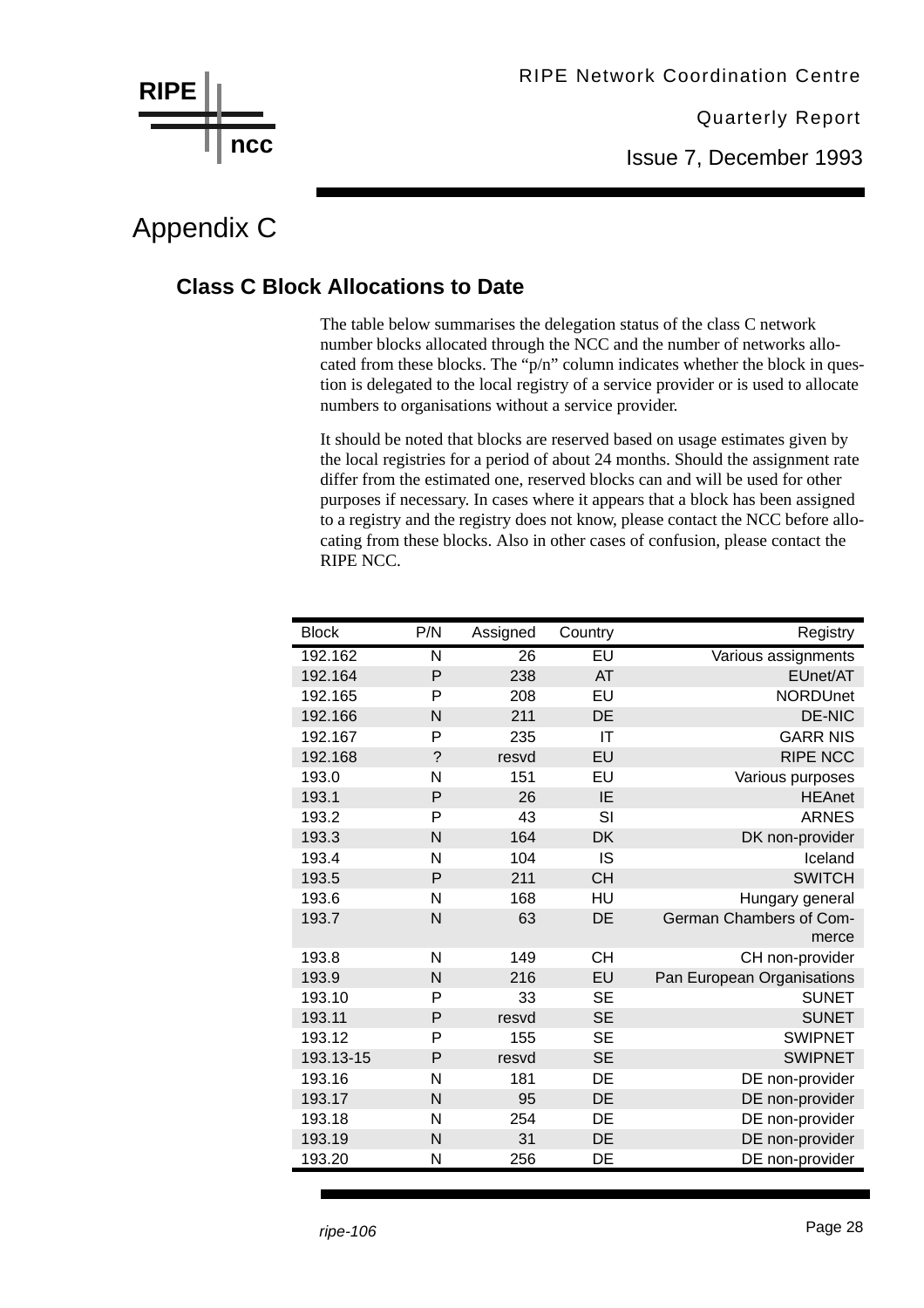Issue 7, December 1993

| <b>Block</b>     | P/N                     | Assigned         | Country                | Registry                          |
|------------------|-------------------------|------------------|------------------------|-----------------------------------|
| 193.21           | $\overline{\mathsf{N}}$ | 256              | DE                     | DE non-provider                   |
| 193.22           | N                       | 186              | DE                     | DE non-provider                   |
| 193.23           | N                       | 198              | DE                     | DE non-provider                   |
| 193.24           | N                       | 164              | DE                     | DE non-provider                   |
| 193.25           | N                       | 164              | DE                     | DE non-provider                   |
| 193.26           | N                       | 200              | DE                     | DE non-provider                   |
| 193.27           | N                       | 136              | DE                     | DE non-provider                   |
| 193.28           | N                       | 159              | DE                     | DE non-provider                   |
| 193.29           | N                       | 219              | DE                     | DE non-provider                   |
| 193.30           | N                       | 194              | DE                     | DE non-provider                   |
| 193.31           | N                       | 252              | DE                     | DE non-provider                   |
| 193.32           | N                       | 252              | UK                     | UK non-provider                   |
| 193.33           | N                       | $\boldsymbol{0}$ | UK                     | UK                                |
| 193.34           | N                       | $\mathbf 0$      | UK                     | UK                                |
| 193.35           | N                       | 254              | UK                     | UK non-provider                   |
| 193.36           | N                       | 252              | UK                     | UK non-provider                   |
| 193.37           | N                       | 256              | <b>UK</b>              | UK non-provider                   |
| 193.38           | N                       | 256              | UK                     | UK non-provider                   |
| 193.39           | N                       | 238              | UK                     | UK non-provider                   |
| 193.40           | N                       | 56               | EE                     | Estonia general                   |
| 193.41           | N                       | resvd            | EE                     | Estonia general                   |
| 193.42           | N                       | 129              | IT                     | IT non-provider                   |
| 193.43           | N                       | resvd            | IT                     | IT non-provider                   |
| 193.44           | P                       | 50               | <b>SE</b>              | <b>TIPnet</b>                     |
| 193.45           | P                       | resvd            | <b>SE</b>              | <b>TIPnet</b>                     |
| 193.46           | N                       | 187              | AT                     | AT non-provider                   |
| 193.47           | N                       | 143              | <b>CH</b>              | CH non-provider                   |
| 193.48           | P                       | 197              | <b>FR</b>              | <b>RENATER</b>                    |
| 193.49           | P                       | 124              | <b>FR</b>              | <b>RENATER</b>                    |
| 193.50           | P                       | 179              | <b>FR</b>              | <b>RENATER</b>                    |
| 193.51           | P<br>P                  | 116              | <b>FR</b><br><b>FR</b> | <b>RENATER</b><br><b>RENATER</b>  |
| 193.52           | N                       | 183<br>151       | <b>BE</b>              |                                   |
| 193.53<br>193.54 | P                       | 130              | FR                     | BE non-provider<br><b>RENATER</b> |
| 193.55           | P                       | 154              | <b>FR</b>              | <b>RENATER</b>                    |
| 193.56           | N                       | 170              | <b>FR</b>              | FR non-provider                   |
| 193.57           | N                       | 147              | <b>FR</b>              | FR non-provider                   |
| 193.58           | N                       | 94               | <b>BE</b>              | BE non-provider                   |
| 193.59           | N                       | 97               | PL                     | PL general                        |
| 193.60           | P                       | 210              | UK                     | <b>JANET</b>                      |
| 193.61           | P                       | 240              | UK                     | <b>JANET</b>                      |
| 193.62           | P                       | 116              | UK                     | <b>JANET</b>                      |
| 193.63           | P                       | 219              | UK                     | <b>JANET</b>                      |
| 193.64           | P                       | 112              | FI                     | EUnet/FI                          |
| 193.65           | P                       | 63               | FI                     | EUnet/FI                          |
| 193.66-67        | Ρ                       | resvd            | FI                     | EUnet/FI                          |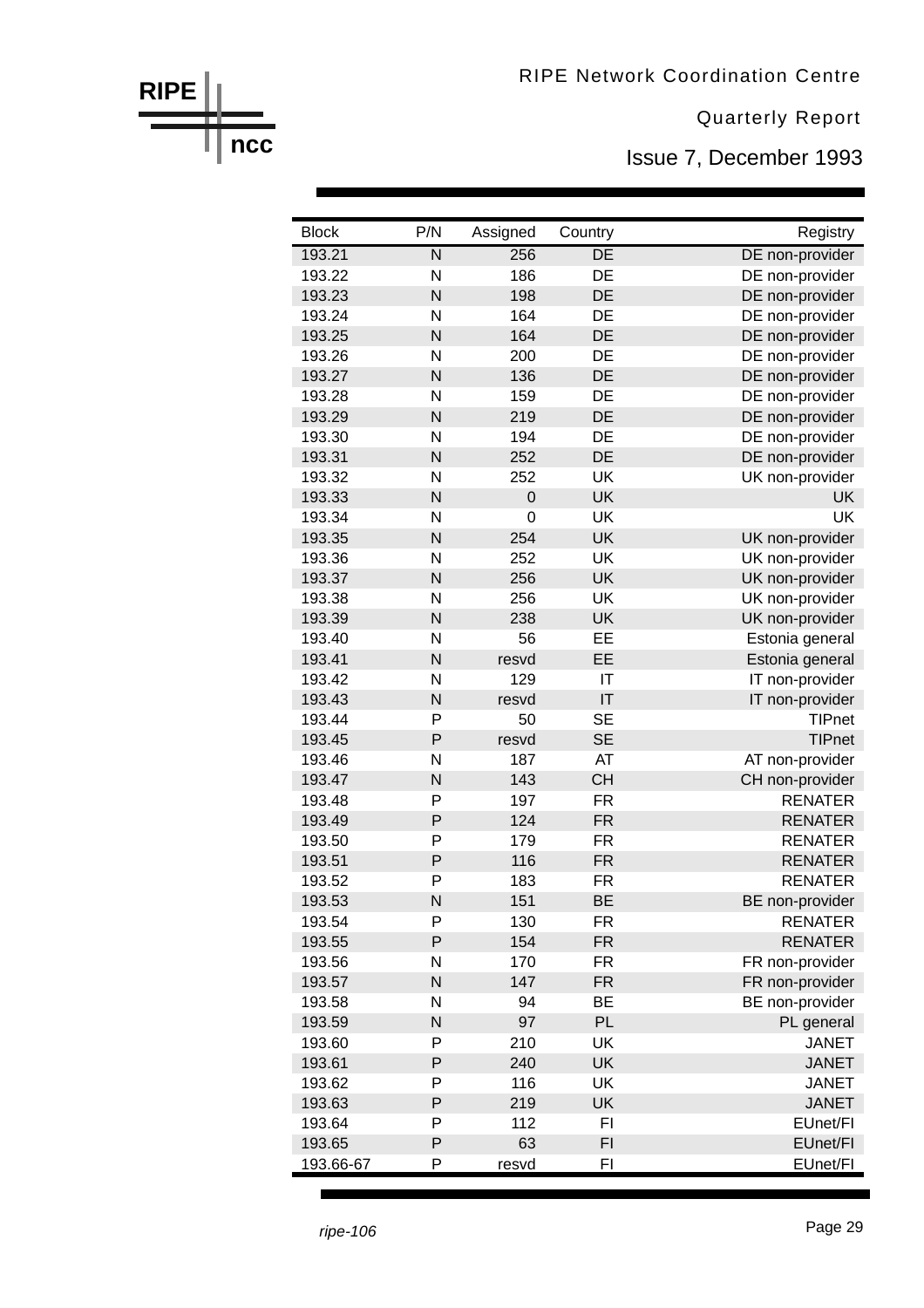Issue 7, December 1993

| <b>Block</b>           | P/N            | Assigned        | Country         | Registry                  |
|------------------------|----------------|-----------------|-----------------|---------------------------|
| 193.68                 | $\overline{P}$ | $\overline{20}$ | $\overline{BG}$ | EUnet/BG                  |
| 193.69                 | P              | resvd           | <b>IS</b>       | EUnet/IS                  |
| 193.70                 | P              | resvd           | IT              | EUnet/IT                  |
| 193.71                 | P              | 111             | <b>NO</b>       | EUnet/IT                  |
| 193.72                 | P              | 124             | <b>CH</b>       | EUnet/CH                  |
| 193.73                 | P              | 5               | <b>CH</b>       | EUnet/CH                  |
| 193.74                 | P              | 68              | <b>BE</b>       | EUnet/BE                  |
| 193.75                 | P              | resvd           | <b>BE</b>       | EUnet/BE                  |
| 193.76                 | P              | $\mathbf 0$     | <b>HR</b>       | EUnet/HR                  |
| 193.77                 | P              | 27              | SI              | EUnet/SI                  |
| 193.78                 | P              | 107             | <b>NL</b>       | EUnet/NL                  |
| 193.79                 | P              | 106             | <b>NL</b>       | EUnet/NL                  |
| 193.80                 | P              | 171             | AT              | EUnet/AT                  |
| 193.81-83              | P              | resvd           | AT              | EUnet/AT                  |
| 193.84                 | P              | 216             | <b>CS</b>       | EUnet/CS                  |
| 193.85                 | P              | 179             | CZ              | EUnet/CZ                  |
| 193.86                 | P              | resvd           | ??              | EUnet/CZ or EUnet/SK      |
| 193.87                 | P              | 62              | <b>SK</b>       | <b>EUnet/SK and SANET</b> |
| 193.88                 | P              | 130             | <b>DK</b>       | EUnet/DK                  |
| 193.89                 | P              | 58              | DK              | EUnet/DK                  |
| 193.90                 | P              | resvd           | <b>NO</b>       | EUnet/NO                  |
| 193.91                 | P              | 1               | PL              | EUnet/PL                  |
| 193.92                 | P              | 50              | <b>GR</b>       | EUnet/GR                  |
| 193.93                 | P              | 17              | LU              | EUnet/LU                  |
| 193.94                 | P              | $\overline{7}$  | <b>TN</b>       | EUnet/TN                  |
| 193.95                 | P              | resvd           | <b>TN</b>       | EUnet/TN                  |
| 193.96                 | P              | 157             | <b>DE</b>       | EUnet/DE                  |
| 193.97                 | P              | 127             | DE              | EUnet/DE                  |
| 193.98                 | P              | 170             | DE<br><b>DE</b> | EUnet/DE                  |
| 193.99                 | P<br>P         | 121             |                 | EUnet/DE                  |
| 193.100<br>193.101-104 | P              | 177             | DE<br>DE        | EUnet/DE<br>EUnet/DE      |
|                        | P              | resvd           |                 | EUnet/FR                  |
| 193.104<br>193.105     | P              | 90<br>108       | FR<br>FR.       | EUnet/FR                  |
| 193.106                | P              | 99              | <b>FR</b>       | EUnet/FR                  |
| 193.107-111            | P              | resvd           | <b>FR</b>       | EUnet/FR                  |
| 193.112                | P              | 155             | <b>GB</b>       | EUnet/GB                  |
| 193.113                | P              | 68              | GB              | EUnet/GB                  |
| 193.114                | P              | 206             | <b>GB</b>       | EUnet/GB                  |
| 193.115                | P              | 132             | GB              | EUnet/GB                  |
| 193.116                | P              | 157             | <b>GB</b>       | EUnet/GB                  |
| 193.117                | P              | 71              | GB              | EUnet/GB                  |
| 193.118-119            | P              | resvd           | <b>GB</b>       | EUnet/GB                  |
| 193.120                | P              | 52              | IE              | EUnet/IE                  |
| 193.121-123            | P              | resvd           | IE              | EUnet/IE                  |
| 193.124                | P              | 231             | <b>RU</b>       | EUnet/RU+xSU              |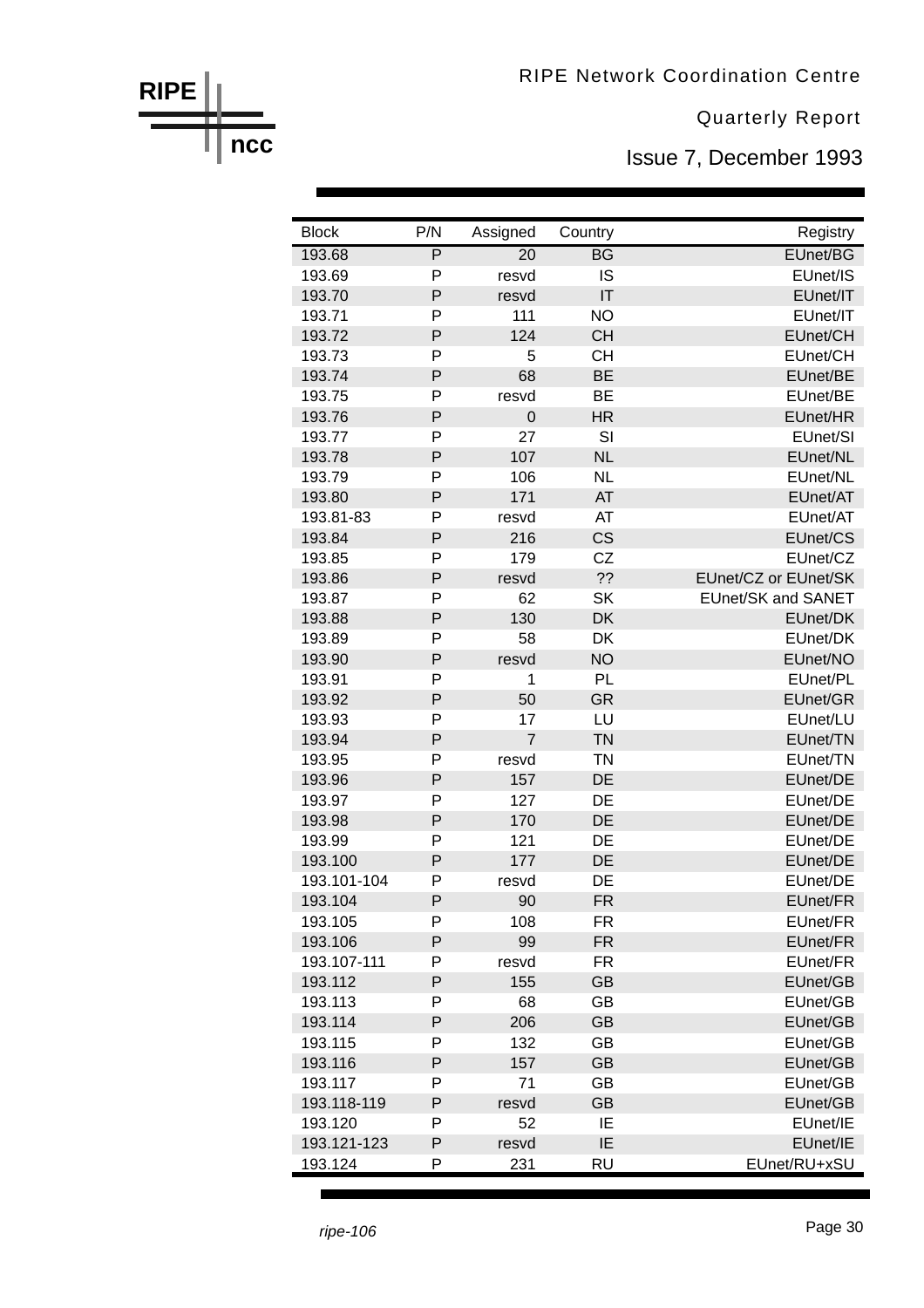Issue 7, December 1993

| <b>Block</b>       | P/N                     | Assigned        | Country                | Registry                           |
|--------------------|-------------------------|-----------------|------------------------|------------------------------------|
| 193.125            | $\overline{\mathsf{P}}$ | $\overline{67}$ | $\overline{RU}$        | EUnet/RU+xSU                       |
| 193.126            | P                       | 98              | PT                     | EUnet/PT                           |
| 193.127            | P                       | 15              | ES                     | EUnet/ES                           |
| 193.128            | P                       | 219             | GB                     | <b>PIPEX</b>                       |
| 193.129            | P                       | 238             | <b>GB</b>              | <b>PIPEX</b>                       |
| 193.130            | P                       | 43              | <b>GB</b>              | <b>PIPEX</b>                       |
| 193.131-133        | P                       | resvd           | <b>GB</b>              | <b>PIPEX</b>                       |
| 193.134            | P                       | 100             | <b>CH</b>              | <b>SWITCH</b>                      |
| 193.135            | P                       | resvd           | <b>CH</b>              | <b>SWITCH</b>                      |
| 193.136            | P                       | 104             | PT                     | <b>RCCN</b>                        |
| 193.137            | $\mathsf{P}$            | resvd           | PT                     | <b>RCCN</b>                        |
| 193.138            | N                       | 5               | SI                     | SI general                         |
| 193.139            | P                       | 254             | <b>FR</b>              | La Francaise des Jeux              |
| 193.140            | N                       | 123             | <b>TR</b>              | TR general                         |
| 193.141            | P                       | 119             | DE                     | <b>XLINK</b>                       |
| 193.142            | N                       | 83              | FI                     | FI non-provider                    |
| 193.143            | N                       | 37              | F <sub>l</sub>         | FI non-provider                    |
| 193.144            | P                       | 208             | ES                     | <b>RedIRIS</b>                     |
| 193.145            | P                       | 48              | ES                     | <b>RedIRIS</b>                     |
| 193.146-147        | P                       | resvd           | ES                     | <b>RedIRIS</b>                     |
| 193.148            | N                       | 211             | ES                     | ES non-provider                    |
| 193.149-153        | N                       | resvd           | ES                     | ES non-provider                    |
| 193.154            | P                       | $\mathbf 0$     | EU                     | <b>GEC Marconi Group</b>           |
| 193.155            | P                       | resvd           | EU                     | <b>GEC Marconi Group</b>           |
| 193.156            | P                       | 91              | <b>NO</b>              | <b>UNINETT</b>                     |
| 193.157            | P                       | 87              | <b>NO</b>              | <b>UNINETT</b>                     |
| 193.158-159        | P                       | resvd           | <b>NO</b>              | <b>UNINETT</b>                     |
| 193.160            | N<br>N                  | 152<br>80       | <b>NO</b><br><b>NO</b> | NO non-provider                    |
| 193.161<br>193.162 | N                       | 66              | DK                     | NO non-provider<br>DK non-provider |
| 193.163            | N                       | resvd           | DK                     |                                    |
| 193.164            | N                       | 3               | PL                     | DK non-provider<br>PL non-provider |
| 193.165            | N                       | resvd           | PL                     | PL non-provider                    |
| 193.166            | P                       | 40              | F1                     | <b>FUNET</b>                       |
| 193.167            | $\mathsf{P}$            | resvd           | F1                     | <b>FUNET</b>                       |
| 193.168            | N                       | 49              | LU                     | LU non-provider                    |
| 193.169            | $\mathsf{P}$            | $\mathbf 0$     | <b>GB</b>              | <b>AT&amp;T Istel</b>              |
| 193.170            | P                       | 109             | AT                     | <b>ACOnet</b>                      |
| 193.171            | $\mathsf{P}$            | resvd           | AT                     | <b>ACOnet</b>                      |
| 193.172            | P                       | 52              | EU                     | EMPB/EuropaNET                     |
| 193.173            | $\mathsf{P}$            | resvd           | EU                     | EMPB/EuropaNET                     |
| 193.174            | P                       | 227             | DE                     | <b>DFN</b>                         |
| 193.175            | $\mathsf{P}$            | $\mathbf 0$     | DE                     | <b>DFN</b>                         |
| 193.176            | N                       | 252             | <b>NL</b>              | NL non-provider                    |
| 193.177            | N                       | 155             | <b>NL</b>              | NL non-provider                    |
| 193.178            | N                       | 75              | IE                     | IE non-provider                    |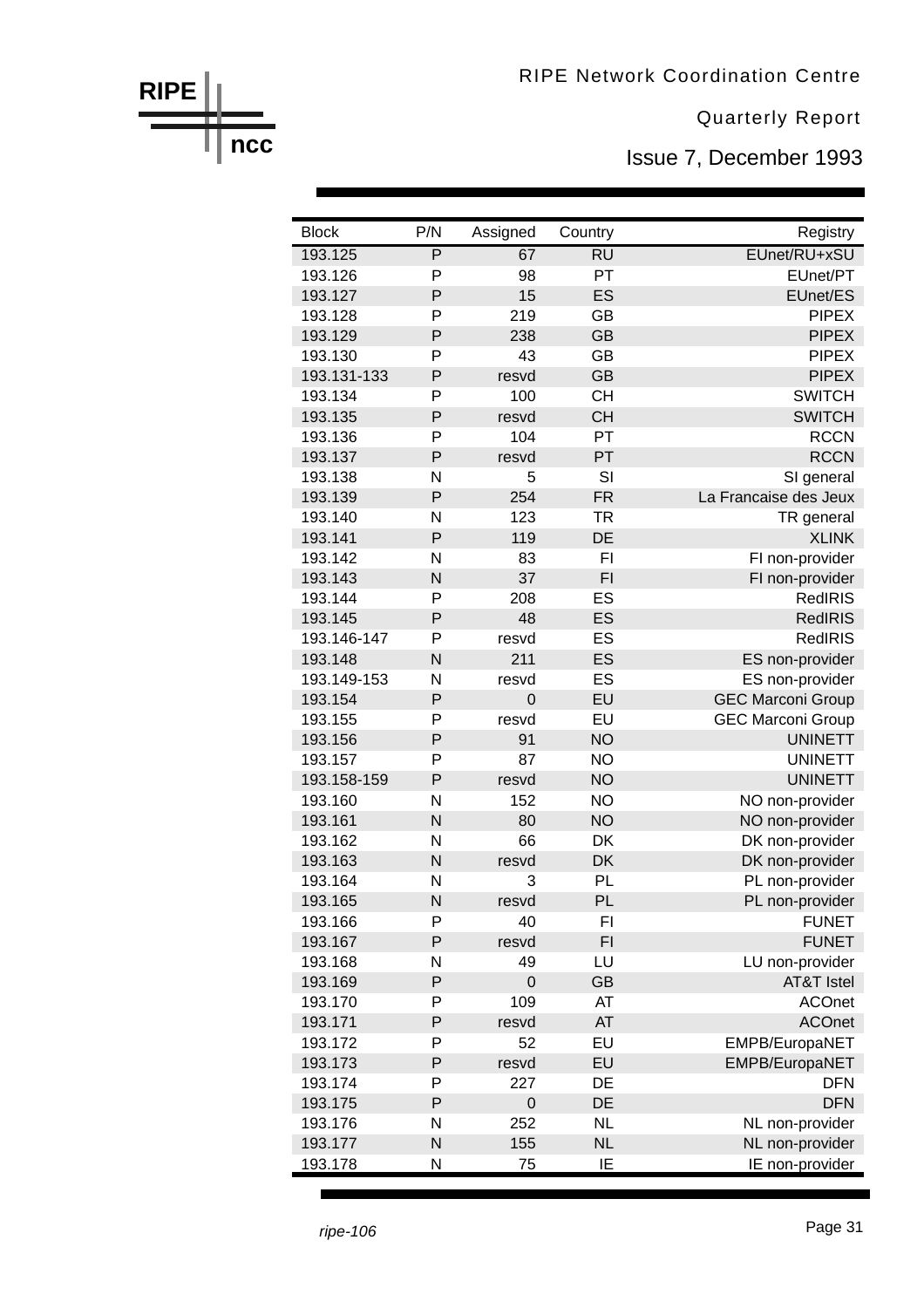Issue 7, December 1993

| <b>Block</b> | P/N                     | Assigned                | Country         | Registry                    |
|--------------|-------------------------|-------------------------|-----------------|-----------------------------|
| 193.179      | $\overline{\mathsf{N}}$ | resvd                   | $\overline{IE}$ | IE non-provider             |
| 193.180      | N                       | 237                     | <b>SE</b>       | SE non-provider             |
| 193.181      | N                       | 244                     | <b>SE</b>       | SE non-provider             |
| 193.182      | N                       | 239                     | <b>SE</b>       | SE non-provider             |
| 193.183      | N                       | 255                     | <b>SE</b>       | SE non-provider             |
| 193.184      | P                       | 207                     | FI              | Helsinki Telephone Company  |
| 193.185      | P                       | $\mathbf 0$             | F <sub>1</sub>  | Helsinki Telephone Company  |
| 193.186      | N                       | 253                     | AT              | AT non-provider             |
| 193.187      | N                       | 254                     | AT              | AT non-provider             |
| 193.188      | N                       | 48                      | ??              | <b>Middle East</b>          |
| 193.189      | N                       | 64                      | <b>NG</b>       | Nigeria general             |
| 193.190      | P                       | 102                     | <b>BE</b>       | <b>BELNET</b>               |
| 193.191      | P                       | resvd                   | <b>BE</b>       | <b>BELNET</b>               |
| 193.192      | N                       | 11                      | PT              | PT non-provider             |
| 193.193      | N                       | resvd                   | PT              | PT non-provider             |
| 193.194      | N                       | 3                       | MA              | MA general                  |
| 193.195      | P                       | 119                     | <b>GB</b>       | <b>DEMON</b>                |
| 193.196      | P                       | 208                     | DE              | <b>BelWue</b>               |
| 193.197      | P                       | $\overline{\mathbf{4}}$ | DE              | <b>BelWue</b>               |
| 193.198      | N                       | 28                      | <b>HR</b>       | HR non-provider             |
| 193.199      | N                       | 64                      | F1              | National Board of Education |
| 193.200      | N                       | $\mathbf 0$             | <b>BG</b>       | <b>BG</b> non-provider      |
| 193.201      | N                       | resvd                   | <b>BG</b>       | <b>BG</b> non-provider      |
| 193.202      | N                       | 206                     | EU              | Pan European                |
| 193.203      | N                       | $\mathbf{1}$            | YU              | <b>YU-SPL</b>               |
| 193.204      | P                       | 126                     | IT              | <b>GARR</b>                 |
| 193.205-207  | P                       | resvd                   | IT              | <b>GARR</b>                 |
| 193.208      | P                       | 241                     | F1              | <b>DATANET</b>              |
| 193.209      | P                       | 146                     | F1              | <b>DATANET</b>              |
| 193.210      | P                       | $\mathbf 0$             | FI              | <b>DATANET</b>              |
| 193.211      | P                       | resvd                   | F1              | <b>DATANET</b>              |
| 193.212      | P                       | 88                      | <b>NO</b>       | <b>TELEPOST</b>             |
| 193.213-215  | P                       | resvd                   | <b>NO</b>       | <b>TELEPOST</b>             |
| 193.216      | P                       | 30                      | <b>NO</b>       | <b>DAXnet</b>               |
| 193.217      | P                       | resvd                   | <b>NO</b>       | <b>DAXnet</b>               |
| 193.218      | N                       | 7                       | <b>GR</b>       | GR non-provider             |
| 193.219      | N                       | 26                      | LT              | LT non-provider             |
| 193.220      | N                       | $\mathbf 0$             | LT              | LT non-provider             |
| 193.221      | N                       | 224                     | EU              | Pan European                |
| 193.222      | N                       | 172                     | <b>CH</b>       | CH non-provider             |
| 193.223      | N                       | 186                     | <b>CH</b>       | CH non-provider             |
| 193.224      | N                       | 38                      | HU              | HU general                  |
| 193.225      | N                       | resvd                   | HU              | HU general                  |
| 193.226      | N                       | 23                      | <b>RO</b>       | RO general                  |
| 193.227      | N                       | 31                      | EG              | <b>EG</b> general           |
| 193.228      | P                       | $\mathbf 0$             | GB              | <b>CNS</b>                  |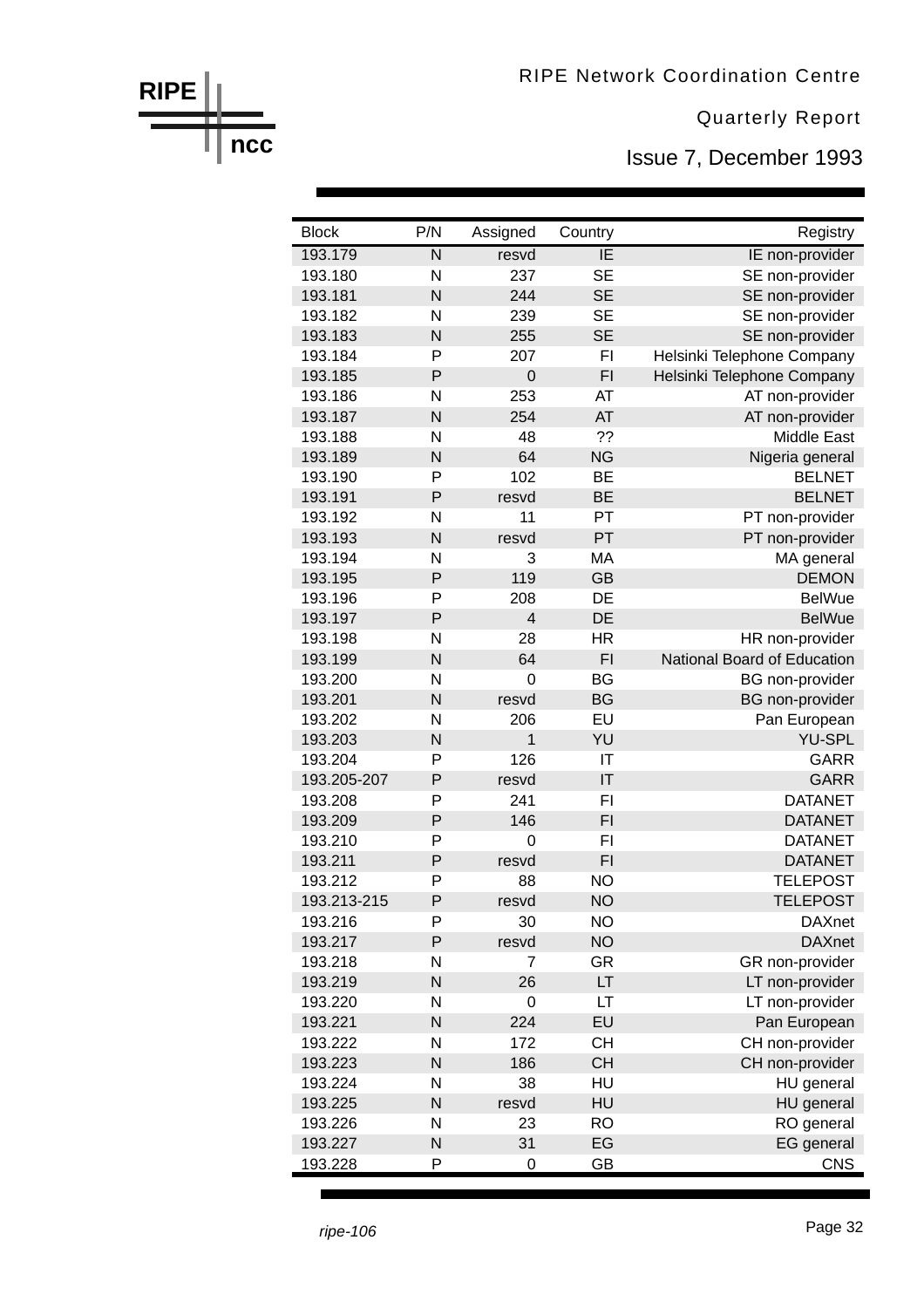Issue 7, December 1993

| <b>Block</b> | P/N            | Assigned | Country   | Registry                |
|--------------|----------------|----------|-----------|-------------------------|
| 193.229-231  | $\overline{P}$ | resvd    | <b>GB</b> | CNS                     |
| 193.232      | N              | 91       | <b>RU</b> | RU+xSU non-provider     |
| 193.233      | N              | 13       | <b>RU</b> | RU+xSU non-provider     |
| 193.234      | N              | 253      | <b>SE</b> | SE non-provider         |
| 193.235      | N              | 221      | <b>SE</b> | SE non-provider         |
| 193.236      | N              | 39       | PT        | PT non-provider         |
| 193.237-239  | N              | resvd    | PT        | PT non-provider         |
| 193.240      | P              | $\Omega$ | GB        | <b>RACAL</b>            |
| 193.241      | N              | resvd    | <b>SE</b> | <b>SE Defense</b>       |
| 193.242      | N              | 191      | EU        | Pan European            |
| 193.243      | P              | 161      | <b>GB</b> | <b>ENERGIS</b>          |
| 193.244      | P              | 256      | EU        | Kredietbank             |
| 193.245      | P              | 256      | EU        | Kredietbank             |
| 193.246-247  | P              | resvd    | EU        | Kredietbank             |
| 193.248      | P              | 255      | <b>FR</b> | France Telecom Internal |
| 193.249      | P              | 255      | FR.       | France Telecom Internal |
| 193.250      | P              | 255      | <b>FR</b> | France Telecom Internal |
| 193.251      | P              | 255      | FR.       | France Telecom Internal |
| 193.252      | P              | 255      | <b>FR</b> | France Telecom Internal |
| 193.253      | P              | 255      | FR.       | France Telecom Internal |
| 193.254      | N              | 3        | AL        | AL general              |

| <b>Block</b> | P/N | Assigned | Country        | Registry                           |
|--------------|-----|----------|----------------|------------------------------------|
| 194.0        | N   | resvd    | $\overline{?}$ | <b>NCC Private Use</b>             |
| 194.1        | N   | $\Omega$ | LV             | LV General                         |
| 194.2        | P   | 43       | <b>FR</b>      | Oleane                             |
| 194.3        | P   | resvd    | <b>FR</b>      | Oleane                             |
| 194.4        | N   | 54       | FR             | FR non-provider                    |
| 194.5        | N   | resvd    | FR             | FR non-provider                    |
| 194.6        | P   | resvd    | UK             | <b>Mercury Communications</b>      |
| 194.7        | P   | 8        | <b>BE</b>      | <b>INnet</b>                       |
| 194.8        | N   | 8        | LV             | managed by NCC temp                |
| 194.9        | P   | $\Omega$ | UK             | <b>Fastnet Communications</b>      |
| 194.10       | P   | 0        | EU             | <b>IBM IP network</b>              |
| 194.11       | N   | 36       | <b>CH</b>      | CH Non-provider block              |
| 193.12       | N   | 155      | EU             | Pan European                       |
| 193.13       | N   | $\Omega$ | <b>NL</b>      | NL non-provider                    |
| 193.14       | N   | 0        | <b>SE</b>      | SE non provider                    |
| 194.15       | N   | 68       | DE             | DE non provider                    |
| 194.16       | P   | 0        | EU             | <b>UniSource Business Networks</b> |
| 194.17       | P   | 0        | EU             | <b>UniSource Business Networks</b> |
| 194.18       | P   | 0        | EU             | <b>UniSource Business Networks</b> |
| 194.19       | P   | 0        | EU             | UniSource Business Networks        |
| 194.20       | P   | 0        | EU             | <b>UniSource Business Networks</b> |
| 194.21       | P   | 0        | EU             | <b>UniSource Business Networks</b> |

**RIPE**

**ncc**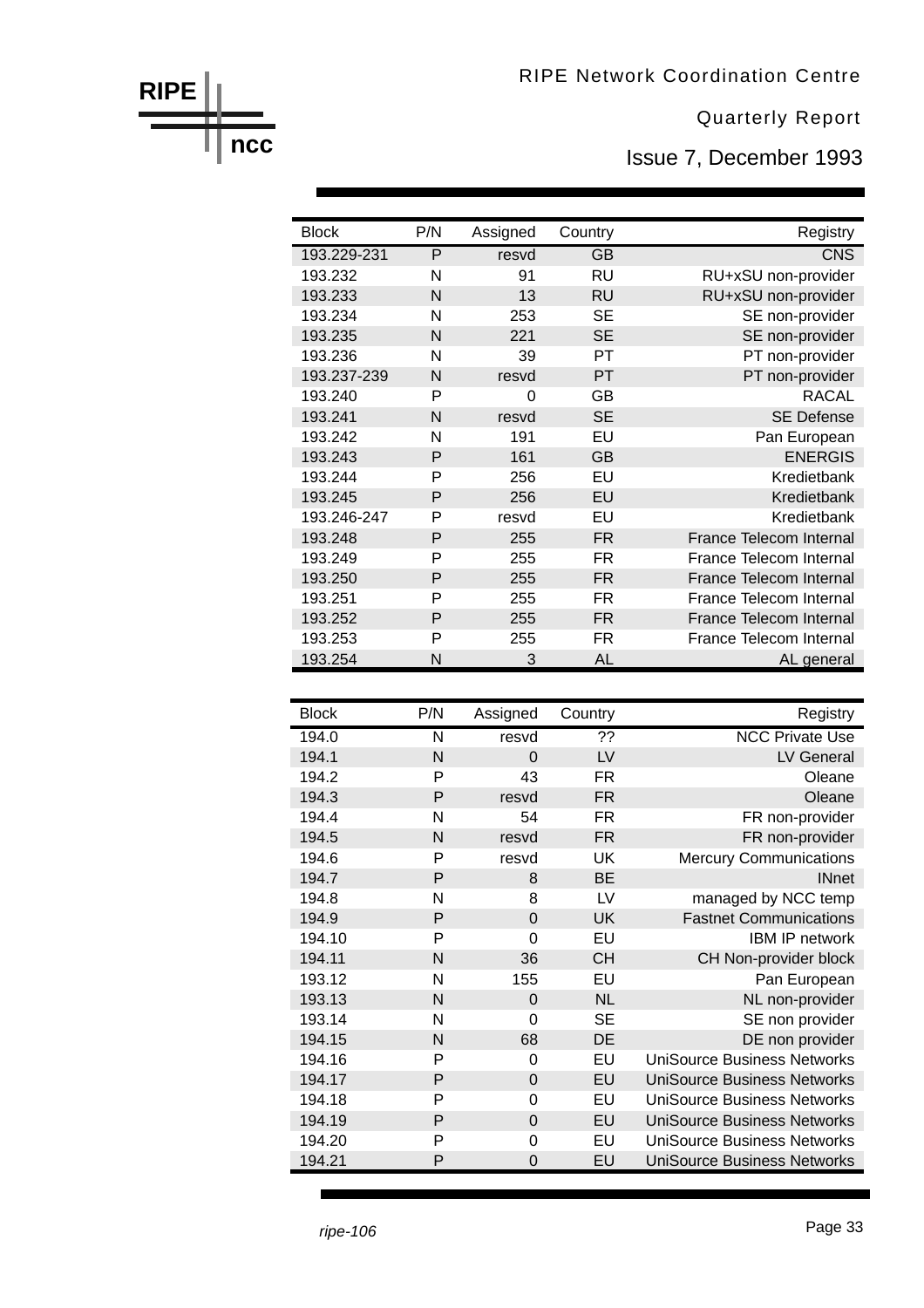Issue 7, December 1993

| <b>Block</b> | P/N | Assigned | Country   | Registry                           |
|--------------|-----|----------|-----------|------------------------------------|
| 194.22       | P   | 0        | EU        | <b>UniSource Business Networks</b> |
| 194.23       | Р   | 0        | EU        | <b>UniSource Business Networks</b> |
| 194.24-31    | P   | resvd    | EU        | <b>UniSource Business Networks</b> |
| 194.32       | N   | 188      | <b>UK</b> | UK non-provider                    |
| 194.33       | N   | 110      | <b>UK</b> | UK non-provider                    |
| 194.34       | N   | $\Omega$ | <b>UK</b> | UK non-provider                    |
| 194.35       | N   | 0        | <b>UK</b> | UK non-provider                    |
| 194.36       | P   | 7        | <b>UK</b> | UK HEP community                   |
| 194.37       | N   | 0        | AT        | AT non provider                    |
| 194.38       | N   | 64       | <b>SE</b> | SE non provider                    |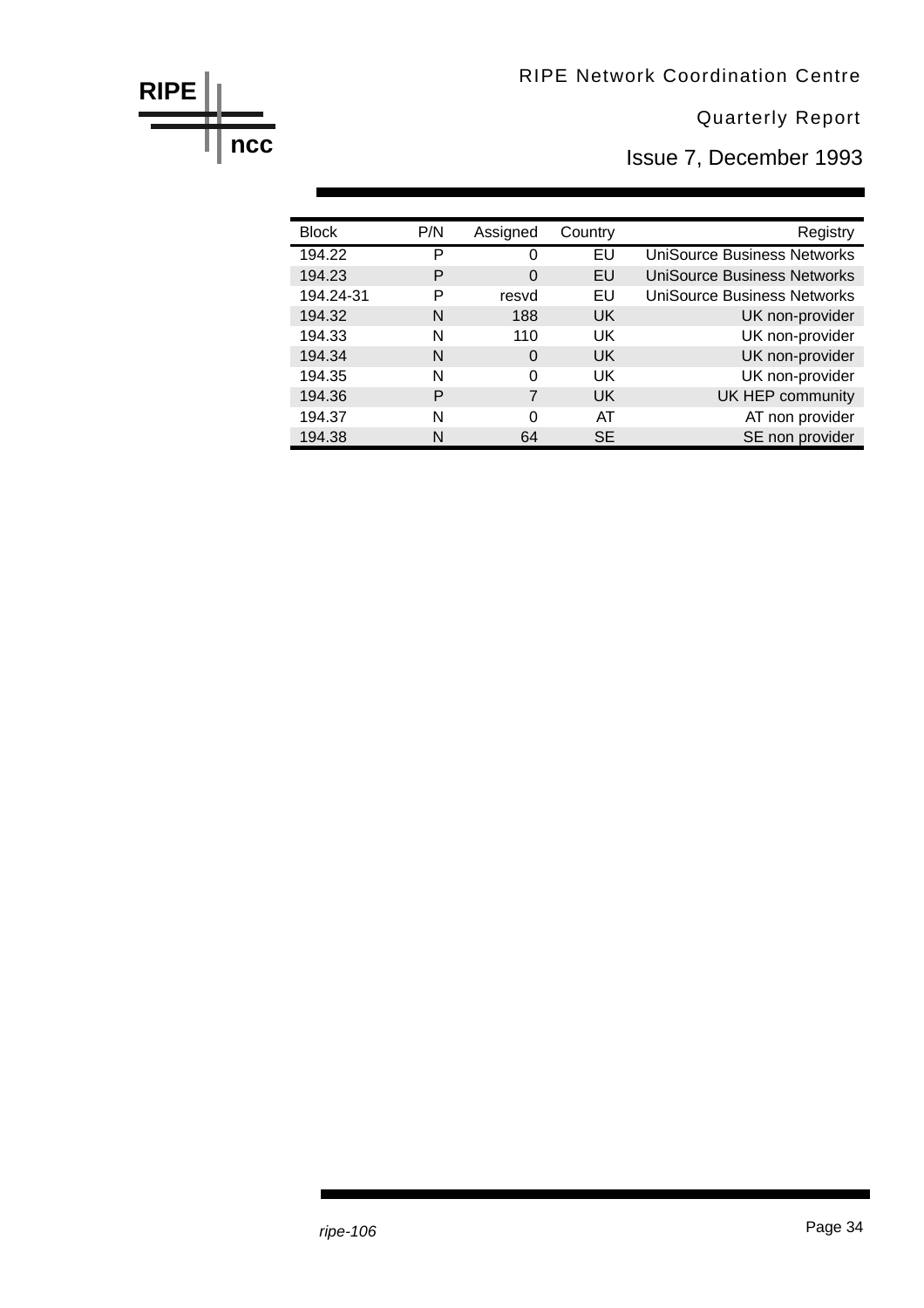

Issue 7, December 1993

## Appendix D

#### Note on Statistics

The arrangement of categories including country codes in some statistical tables and figures have been standardised to make the data more easily comparable between different tables and editions of these reports. As a consequence some categories appear with no data and/or seemingly nonsensical combinations.

#### Domain Table

The domain table ususally found in Appendix D has been removed to avoid unneccessary duplication of information. A complete list of the ountry codes can be found in the ISO-3166 list which is available as:

ftp.ripe.net:ripe/docs/iso3166-codes

The other domains are explained as shown in the table below

| Domain         | Specifying                                                      |
|----------------|-----------------------------------------------------------------|
| IXI            | EuropaNet (formerly IXI)                                        |
| <b>IIS</b>     | the Interactive Information Server                              |
| <b>LOCAL</b>   | the NCC itself using IP                                         |
| NCC-X25        | the NCC itself using X.25                                       |
| <b>PSPDN</b>   | the Public Data Network                                         |
| <b>UNKNOWN</b> | no mapping between IP address and<br>domain name could be found |
|                |                                                                 |
| com            | commercial organisations (mainly in the<br>US)                  |
| edu            | educational organisations (mainly in the<br>US)                 |
| gov            | US government organisations                                     |
| mil            | US military organisations                                       |
| net            | network providers and related organisa-<br>tions                |
| org            | organisations (mainly in the US)                                |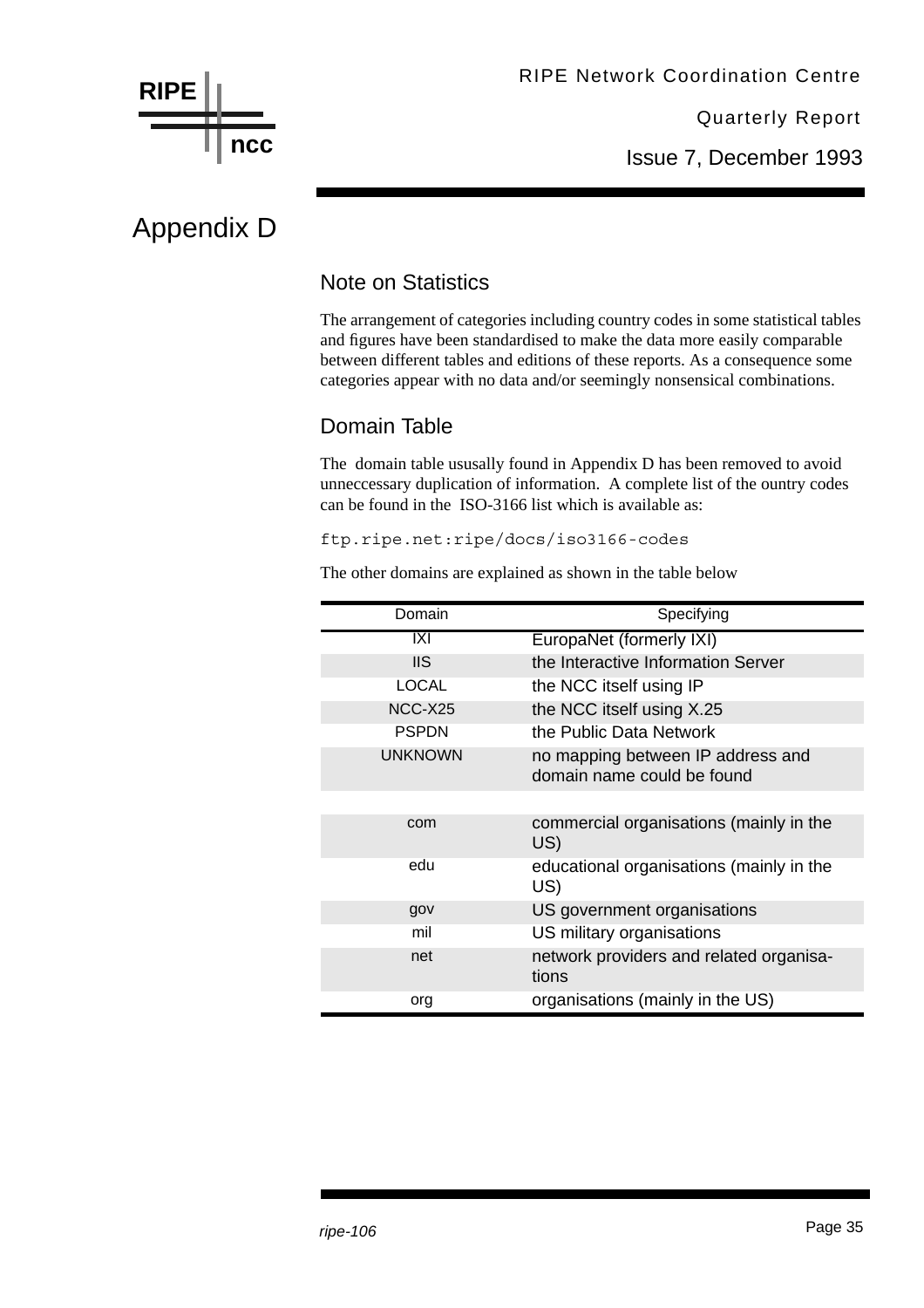

Page 36 *ripe-106*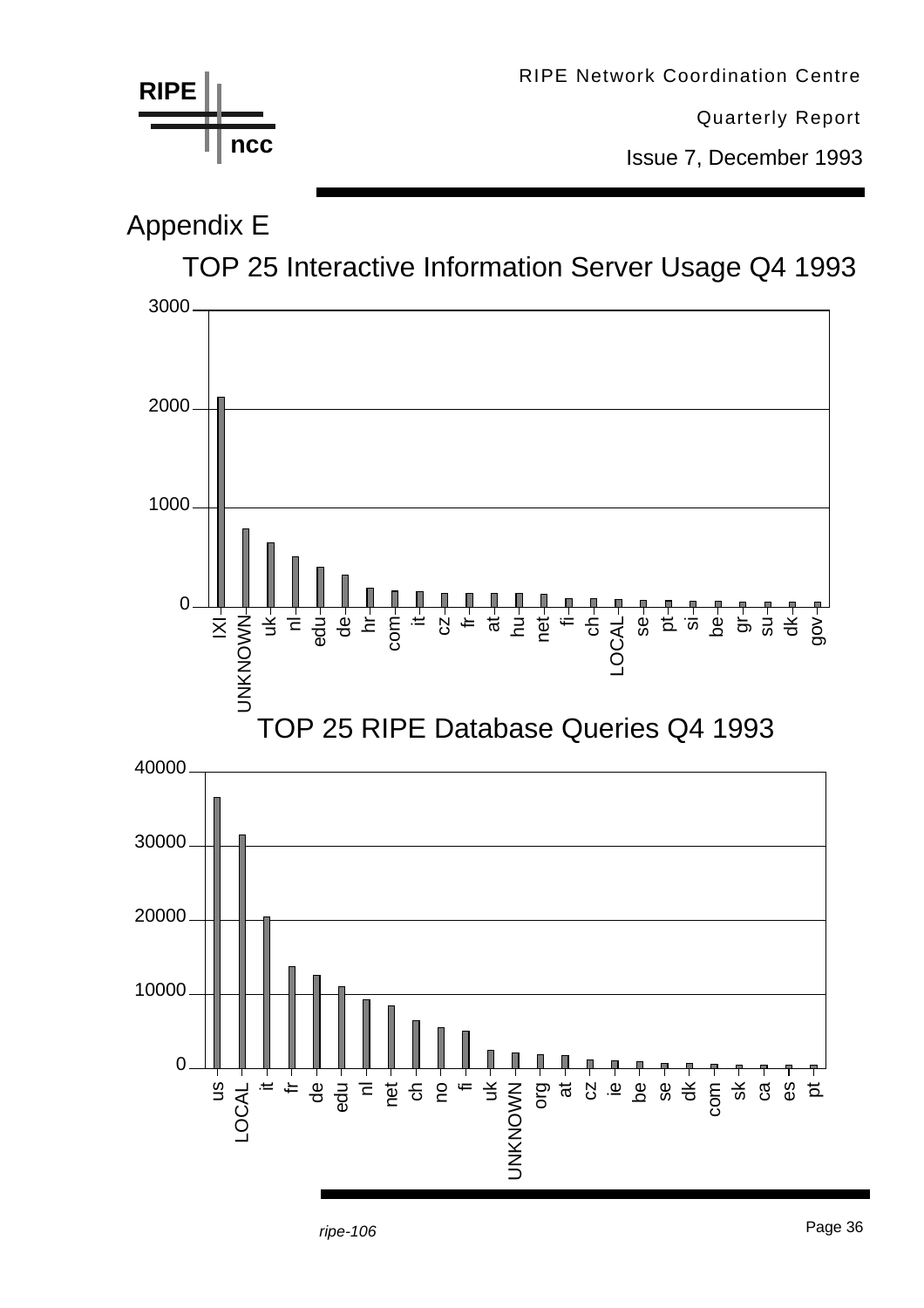